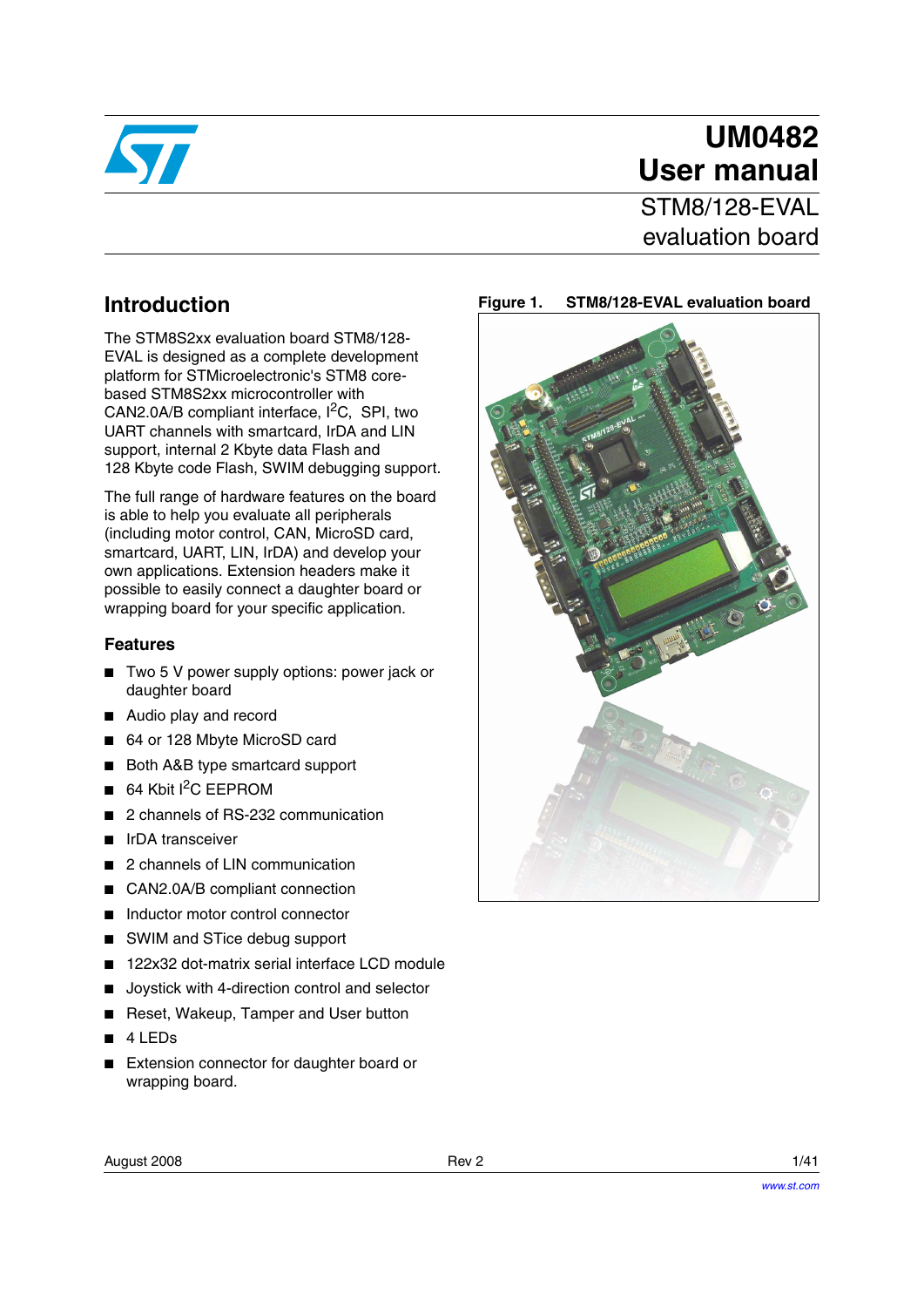# **Contents**

| $\blacksquare$ |      | Hardware layout and configuration  4 |
|----------------|------|--------------------------------------|
|                | 1.1  |                                      |
|                | 1.2  |                                      |
|                | 1.3  |                                      |
|                | 1.4  |                                      |
|                | 1.5  |                                      |
|                | 1.6  |                                      |
|                | 1.7  |                                      |
|                | 1.8  |                                      |
|                | 1.9  |                                      |
|                | 1.10 |                                      |
|                | 1.11 |                                      |
|                | 1.12 |                                      |
|                | 1.13 |                                      |
|                | 1.14 |                                      |
|                |      |                                      |
|                | 1.15 |                                      |
| $\overline{2}$ |      |                                      |
|                | 2.1  |                                      |
|                | 2.2  |                                      |
|                | 2.3  |                                      |
|                | 2.4  |                                      |
|                | 2.5  |                                      |
|                | 2.6  |                                      |
|                | 2.7  |                                      |
|                | 2.8  |                                      |
|                | 2.9  |                                      |
|                | 2.10 |                                      |
|                | 2.11 |                                      |
|                | 2.12 |                                      |

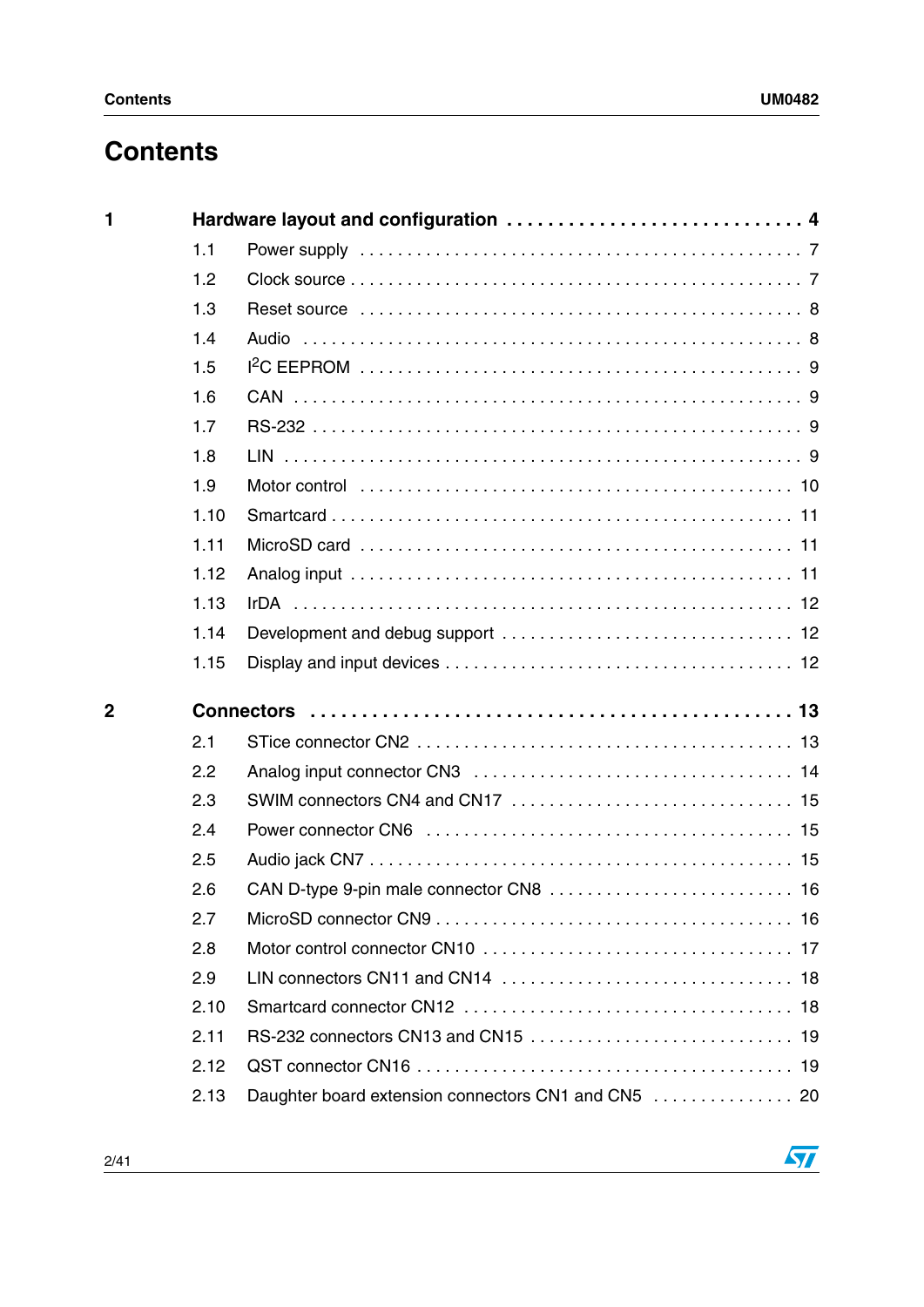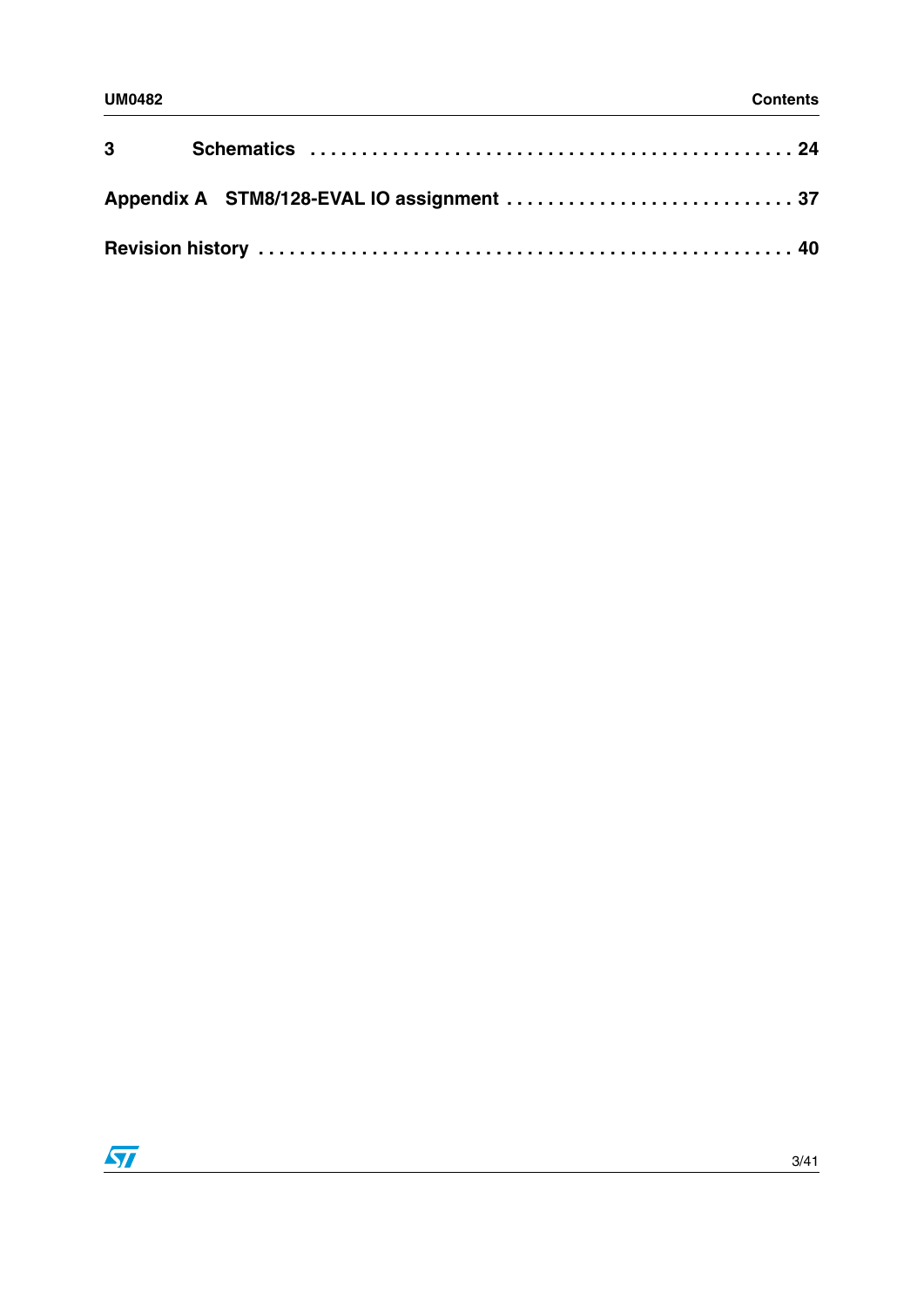# <span id="page-3-0"></span>**1 Hardware layout and configuration**

The STM8/128-EVAL evaluation board is designed around the STM8S2xx microcontroller in an 80-pin TQFP package. The hardware block diagram *[Figure 2](#page-3-1)* illustrates the connection between STM8S2xx and peripherals (LCD, <sup>12</sup>C EEPROM, UART, IrDA, LIN, Audio, CAN bus, smartcard, MicroSD card and motor control) and *[Figure 3](#page-4-0)* will help you locate these features on the actual evaluation board.



<span id="page-3-1"></span>**Figure 2. Hardware block diagram**

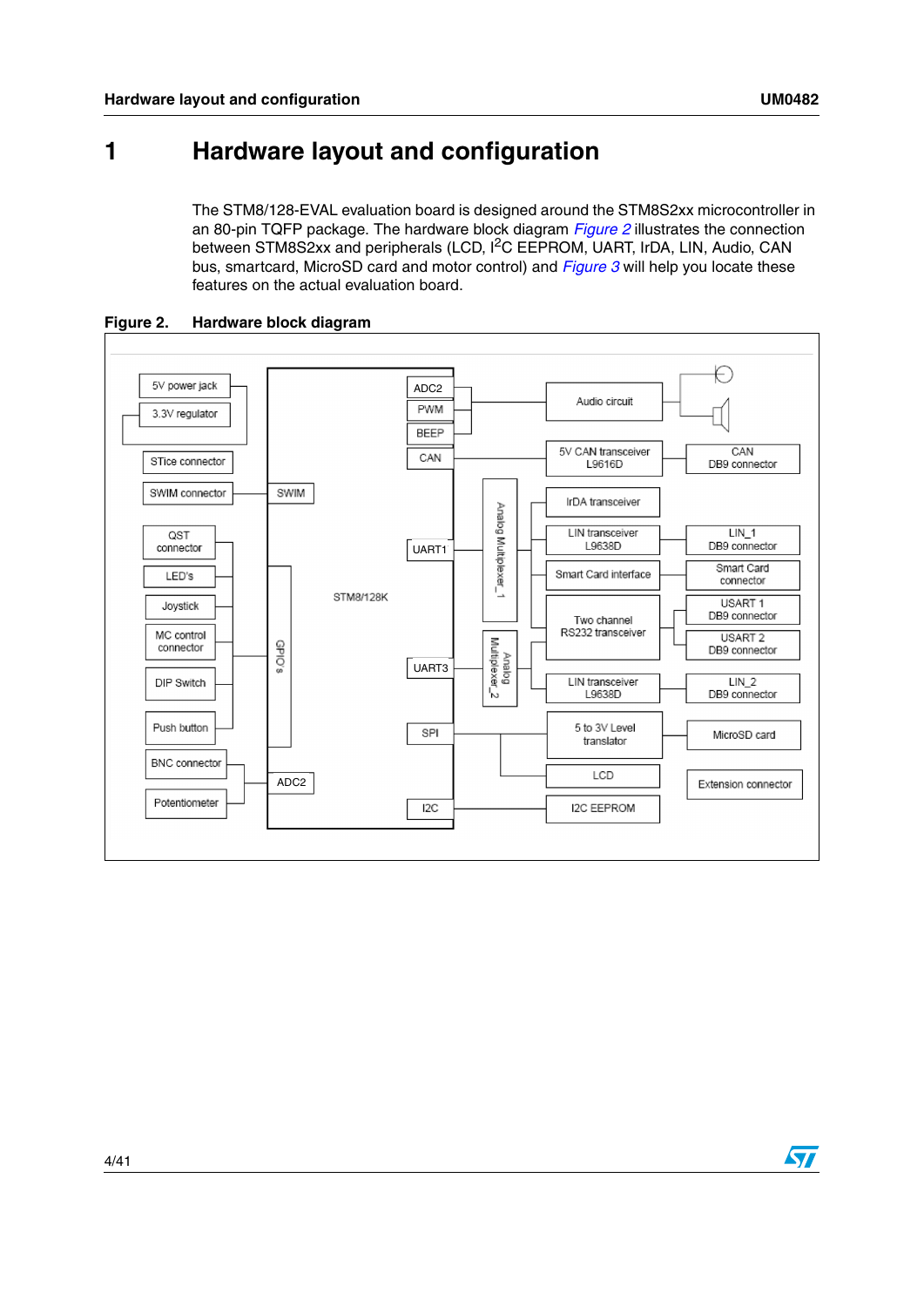

<span id="page-4-0"></span>**Figure 3. STM8/128-EVAL evaluation board top layout**

<span id="page-4-1"></span>1. RV1 is connected to AIN9 instead of AIN8 as mentioned on the silkscreen.

 $\bm \Omega$ 

<span id="page-4-2"></span>2. CN13 and CN15 correspond to UART1 and UART3, instead of USART1 and USART2, as mentioned on the silkscreen.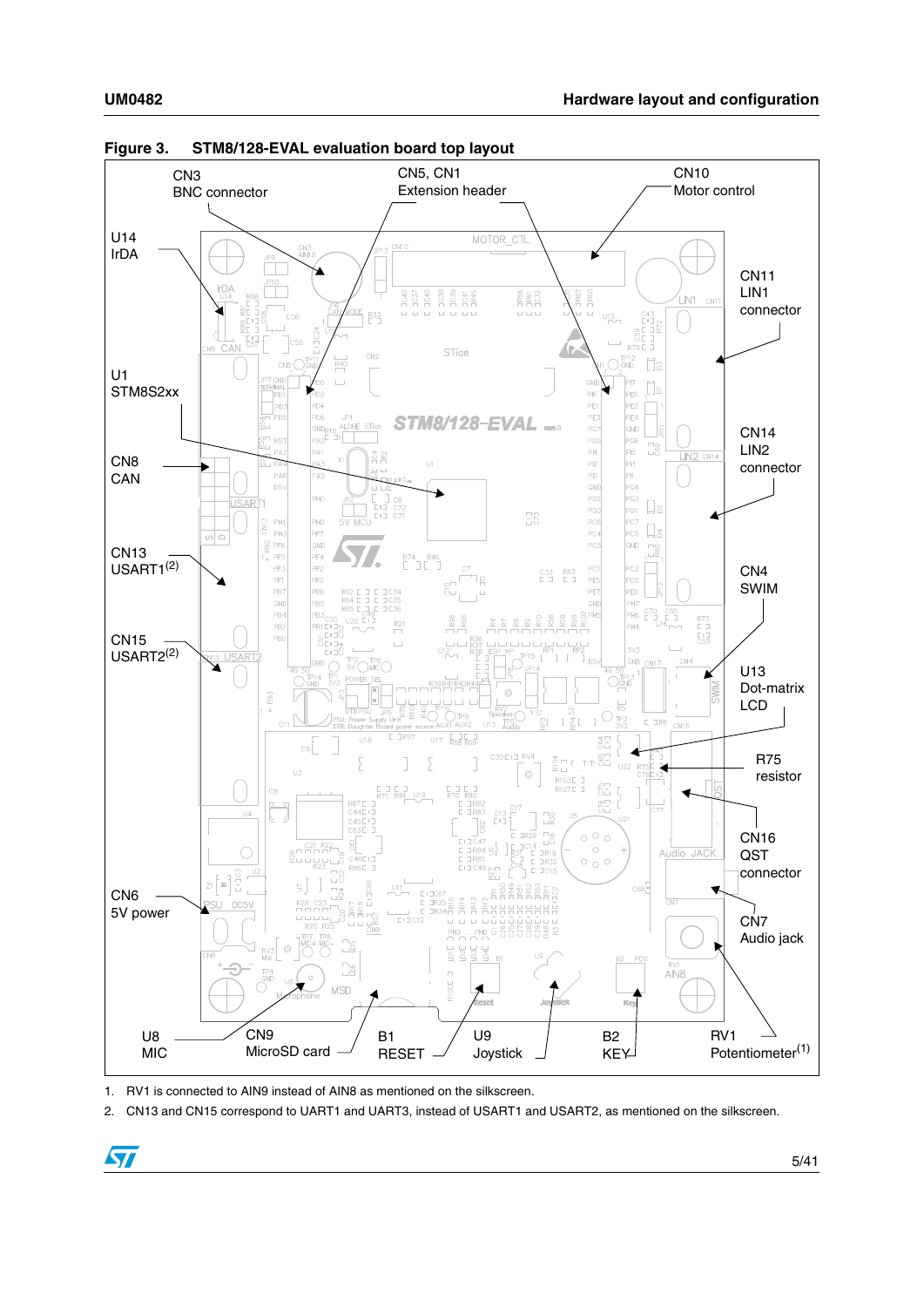

#### **Figure 4. STM8/128-EVAL evaluation board bottom layout**



 $\sqrt{2}$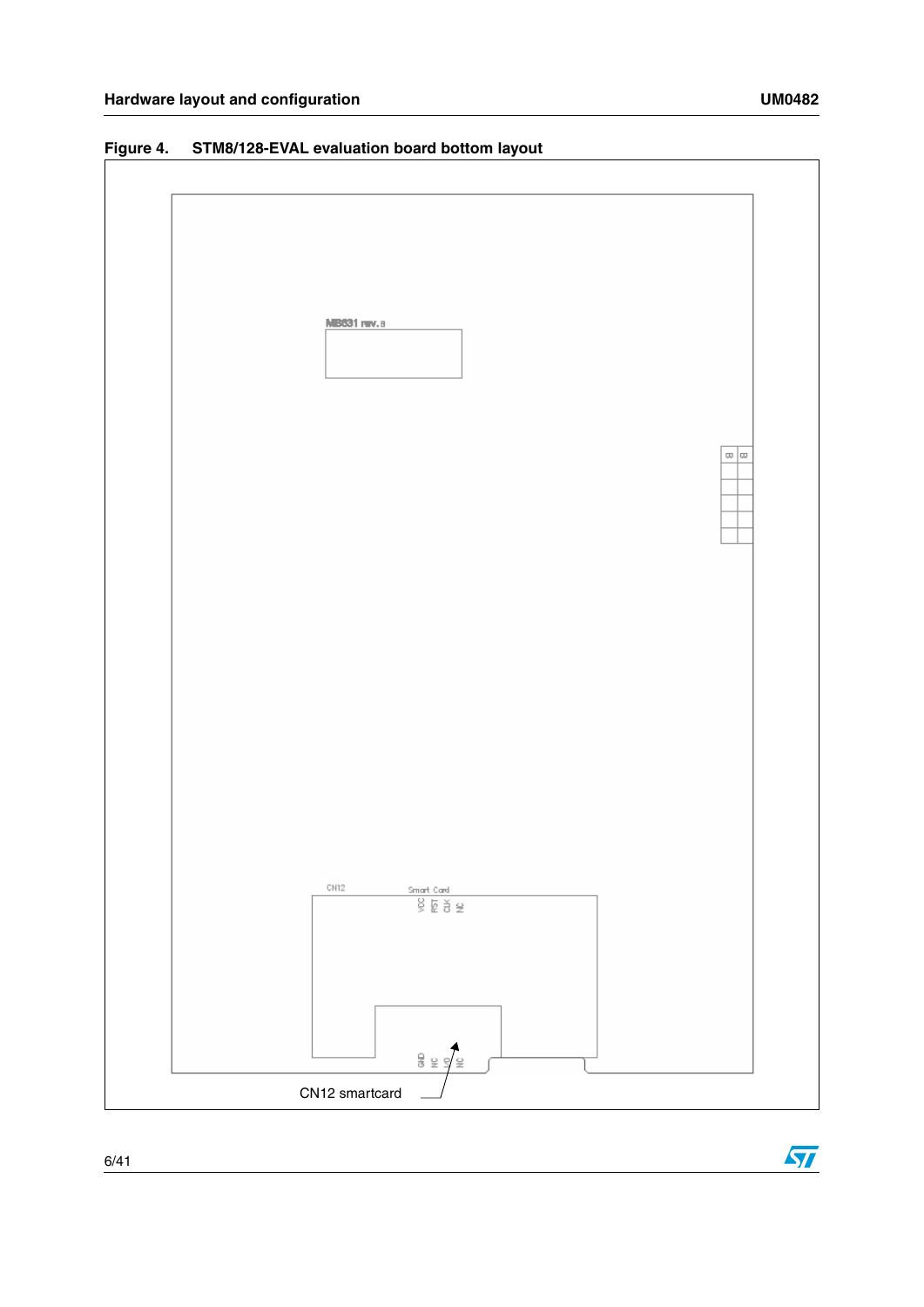#### <span id="page-6-0"></span>**1.1 Power supply**

The STM8/128-EVAL evaluation board is designed to be powered by 5 V DC power supply and to be protected by the PolyZen (auto rearmable fuse) U2 from wrong power plug-in event. It is possible to configure the evaluation board to use any of following sources for the power supply.

- 5 V DC power adapter connected to CN6, the Power Jack on the board (PSU on silk screen for **power supply unit**).
- 5 V DC power from both CN5 and CN1, the extension connector for daughter board (DTB for **daughter board** on silkscreen).

The power supply is configured by setting the related jumpers JP3 and JP2 as described in *[Table 1](#page-6-2)*.

| Jumper          | <b>Description</b>                                                                                                                                                                                                       |  |  |
|-----------------|--------------------------------------------------------------------------------------------------------------------------------------------------------------------------------------------------------------------------|--|--|
| JP3             | JP3 is used to select one of the two possible power supply resources.<br>잃<br>For <b>power supply jack</b> (CN6) to the STM8/128-EVAL only, JP3 is set<br>as shown.<br>This is the default setting.                      |  |  |
|                 | For power supply from the <b>daughter board connectors</b> (CN5 and<br>CN1) to STM8/128-EVAL only, JP3 is set as shown.<br>잃                                                                                             |  |  |
|                 | For power supply from <b>power supply jack</b> (CN6) to both<br>STM8/128-EVAL and daughter board connected on CN5 and CN1,<br>잃<br>JP3 is set as shown (daughter board must have not its own<br>power supply connected). |  |  |
| JP <sub>2</sub> | Measures the consumption of both VDD and VDDA.<br>Default setting: Fitted                                                                                                                                                |  |  |

<span id="page-6-2"></span>Table 1. **Power related jumpers** 

The LED LD5 is lit when the STM8/128-EVAL evaluation board is powered from the 5V supply, and LD6 is also lit when the 3.3 V power regulator U3 is present.

### <span id="page-6-1"></span>**1.2 Clock source**

One clock source is available on the STM8/128-EVAL evaluation board for STM8S2xx:

X1, 24 MHz crystal with socket for STM8S2xx microcontroller

It can be removed from the socket when the internal RC clock is used.

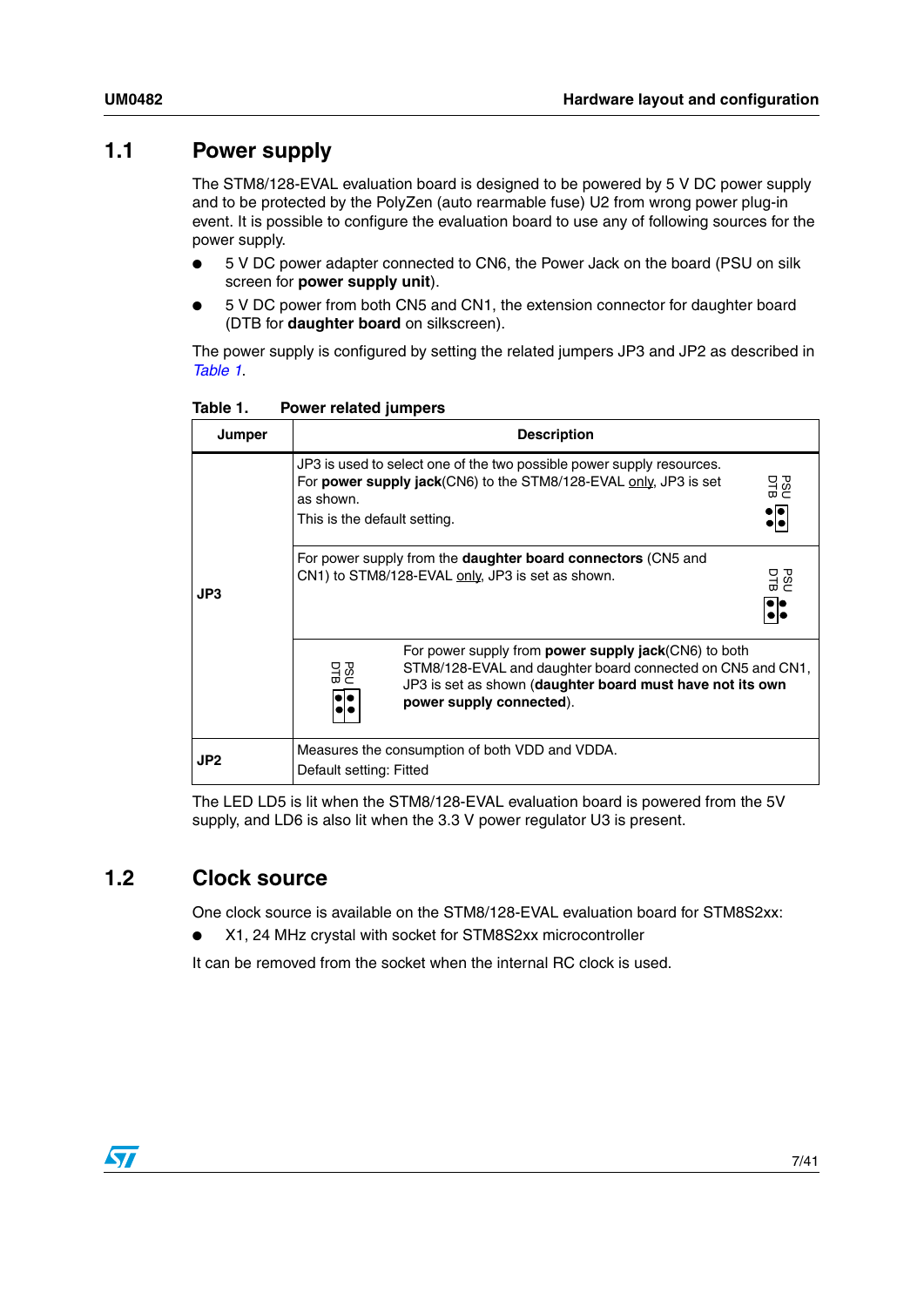#### <span id="page-7-0"></span>**1.3 Reset source**

The reset signal of STM8/128-EVAL evaluation board is low active and the reset sources include:

- Reset button B1
- Debugging Tools from connector CN4
- Daughter board from CN5

The reset pin PA0 of STM8S2XX is connected either to Reset button B1 or to GND by setting the jumper JP1 as described in *[Table 2](#page-7-2)*.

**Jumper Description** PA0 is connected to GND when JP1 is set as shown. It is used to 1 2 3 maintain the reset pin at low level while STice is connected to the  $\bullet|\bullet\bullet|$ board. **JP1** PA0 is connected to Reset button when JP1 is set as shown.  $\frac{1}{\bullet}$   $\bullet$   $\bullet$ This is the default setting.

<span id="page-7-2"></span>Table 2. **Reset related jumpers** 

#### <span id="page-7-1"></span>**1.4 Audio**

 $\mathbf I$ 

The STM8/128-EVAL evaluation board supports both audio recording and playback. This can be disabled or enabled by setting the jumpers JP4 and JP5. Audio volume can be adjusted using the potentiometer RV2, while the microphone amplifier gain can be adjusted using potentiometer RV3.

The beeper function pin PD4 is connected to the speaker via the JP14 jumper which can be used to select the source, beeper or PWM output from STM8S2xx.

| Jumper      | <b>Description</b>                                                                                                      |                                                                                                                                                                             |  |
|-------------|-------------------------------------------------------------------------------------------------------------------------|-----------------------------------------------------------------------------------------------------------------------------------------------------------------------------|--|
| JP4         | The audio power amplifier TS4871 is forced into standby mode when JP4 is not<br>fitted.<br>Default setting: fitted      |                                                                                                                                                                             |  |
| JP5         | The microphone pre-amplifier MAX4061 is forced into shutdown mode when JP5 is<br>fitted.<br>Default setting: not fitted |                                                                                                                                                                             |  |
|             | 123                                                                                                                     | Either beeper or PWM output can be selected as a source of<br>speaker by setting the jumper JP14. The beeper is connected to<br>speaker when JP14 is set as shown opposite. |  |
| <b>JP14</b> | $1\,2\,3$<br>lo olc                                                                                                     | The PWM output is connected to speaker when JP14 is set as<br>shown opposite.<br>This is the default setting.                                                               |  |

Table 3. **Audio related jumpers** 

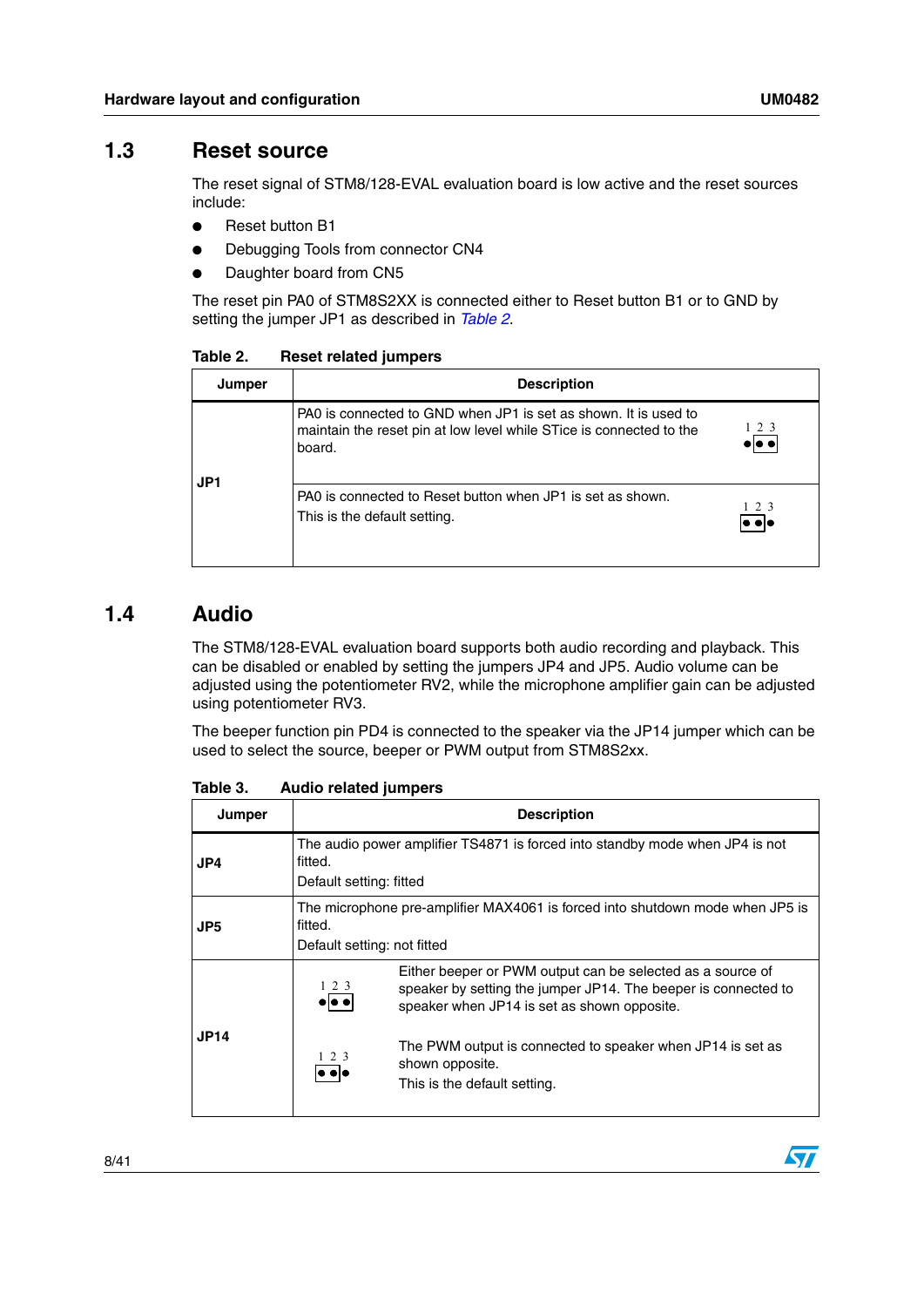# <span id="page-8-0"></span>**1.5 I2C EEPROM**

A 64Kbit I<sup>2</sup>C EEPROM is connected to the I<sup>2</sup>C port of STM8S2xx. Write protection can be enabled by setting jumper JP8.

Table 4. **I<sup>2</sup>C EEPROM related jumper** 

| Jumper | <b>Description</b>                                                                                               |
|--------|------------------------------------------------------------------------------------------------------------------|
| JP8    | $\frac{1}{2}$ C EEPROM U12 is protected from write operations when JP8 is not fitted.<br>Default setting: fitted |

### <span id="page-8-1"></span>**1.6 CAN**

The STM8/128-EVAL evaluation board supports CAN2.0A/B compliant CAN bus communication based on 5 V CAN transceiver. The High-speed mode and low-speed mode are available and can be selected by setting JP6.

Table 5. **CAN related jumpers** 

| Jumper | <b>Description</b>                                                                                                          |  |  |
|--------|-----------------------------------------------------------------------------------------------------------------------------|--|--|
| JP6    | CAN transceiver operates in low-speed mode when JP6 is set as<br>shown:<br>$1\,2\,3$<br>d e                                 |  |  |
|        | CAN transceiver operates in high-speed mode when JP6 is set as<br>shown:<br>1 2 3<br> e e e<br>This is the default setting. |  |  |
| JP7    | CAN terminal resistor is enabled when JP7 is fitted.<br>Default setting: not fitted.                                        |  |  |

### <span id="page-8-2"></span>**1.7 RS-232**

Two D-type 9-pin connectors CN13 (UART1) and CN15 (UART3) are available on the STM8/128-EVAL evaluation board. The USART1 connector is connected to channel 3 of the multiplexer U17, while the USART2 connector is connected to channel 1 of the multiplexer U18.

*Note: UART1 and UART3 are named USART1 and USART2 on the silkscreen (refer to [Figure 3\)](#page-4-0).*

### <span id="page-8-3"></span>**1.8 LIN**

Two D-type 9-pin LIN connectors CN11 (LIN1) and CN14 (LIN2) are available on the STM8/128-EVAL evaluation board. The LIN1 connector is connected to channel 4 of the multiplexer U17, while the LIN2 connector is connected to channel 0 of the multiplexer U18. Either master or slave operation mode is supported by both LIN connectors and can be

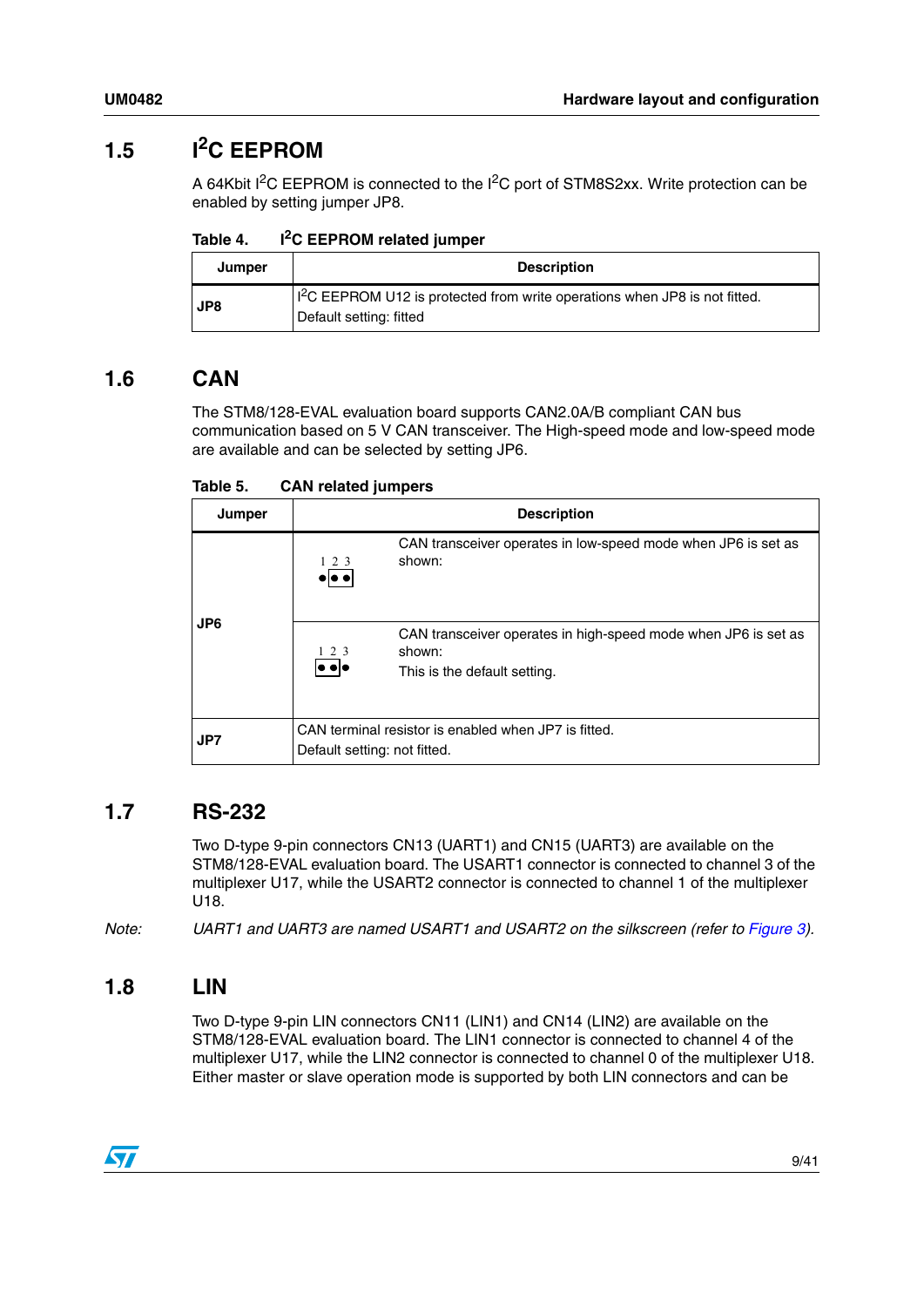selected by setting jumpers JP11 and JP12. The LIN1 and LIN2 transceivers are powered by an external voltage from 6V to 26V connected to pin 9 of the LIN DB9 connector.

| Jumper      | <b>Description</b>                                                                               |  |  |
|-------------|--------------------------------------------------------------------------------------------------|--|--|
|             | LIN1 operates in master mode when JP11 is set as shown:<br>1 2 3<br>This is the default setting. |  |  |
| <b>JP11</b> | LIN1 operates in slave mode when JP11 is set as shown:<br>$1\,2\,3$                              |  |  |
| <b>JP12</b> | LIN2 operates in master mode when JP12 is set as shown:<br>1 2 3                                 |  |  |
|             | LIN2 operates in slave mode when JP12 is set as shown:<br>123<br>This is the default setting.    |  |  |

Table 6. **LIN related jumpers** 

### <span id="page-9-0"></span>**1.9 Motor control**

The STM8/128-EVAL evaluation board supports inductor motor control via a 34-pin connector CN10, which provides all required control and feedback signals to and from the motor power-driving board. Available signals on this connector include emergency stop, motor speed, 3-phase motor current, bus voltage, heatsink temperature coming from the motor driving board and 6 channels of PWM control signals going to the motor driving circuit.

Either PFC\_PWM or Dissipative\_Brake signal can be enabled by setting jumper JP13.

**Jumper/resis tor Description** PFC\_PWM signal is enabled and connected to PD0 when JP13 is set as shown: 1 2 3  $|\bullet\bullet|\bullet$ This is the default setting. **JP13** Dissipative\_Brake signal is enabled and connected to PD0 when JP13 is set as shown: 1 2 3 $\bullet$   $\overline{\bullet}$   $\bullet$ 

Table 7. **Motor control related configuration** 

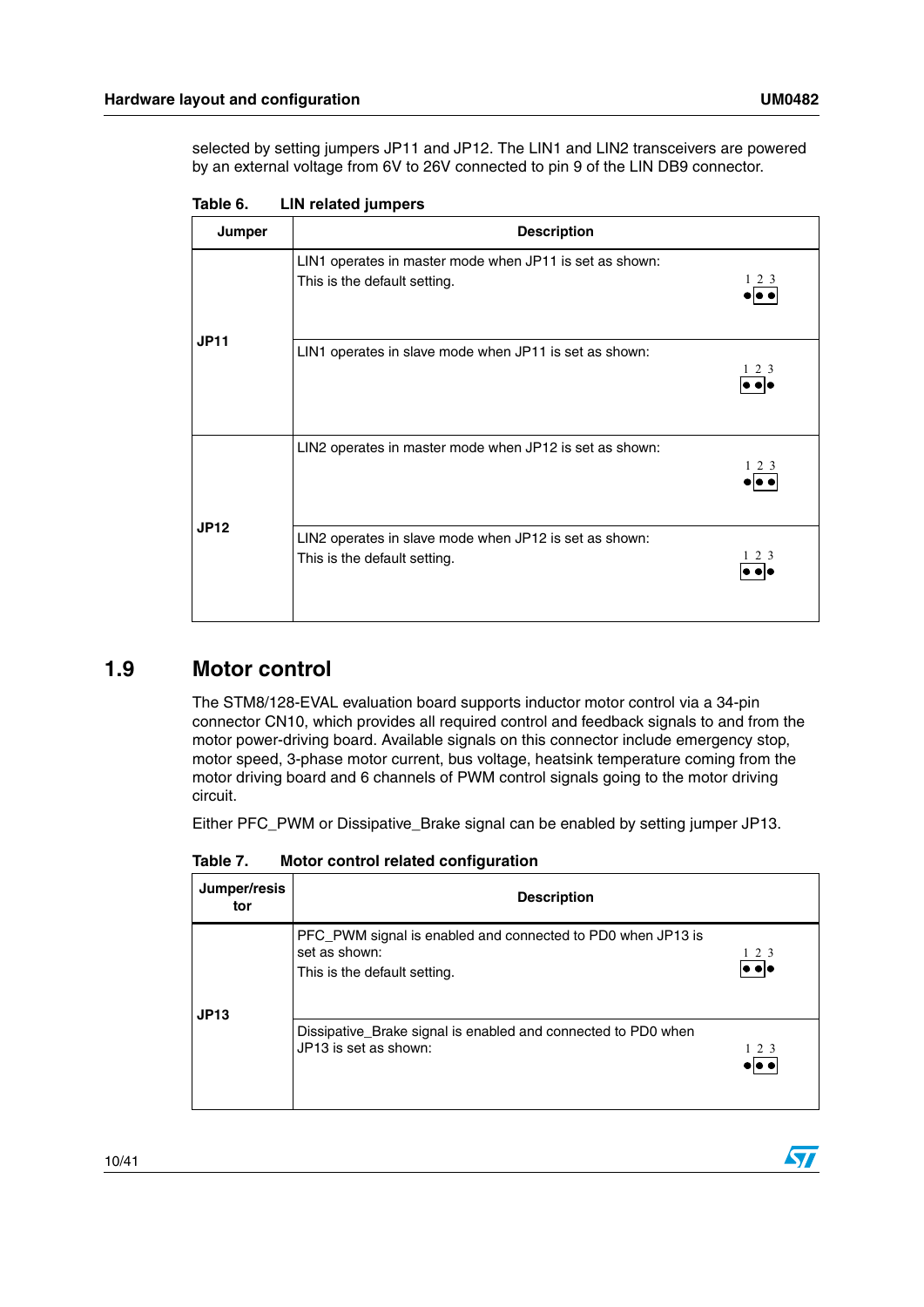| Jumper/resis<br>tor | <b>Description</b>                                                                                                                                                                               |  |  |
|---------------------|--------------------------------------------------------------------------------------------------------------------------------------------------------------------------------------------------|--|--|
| JP9                 | JP9 should be kept open when encoder signal is from pin 31 of CN10 while it should<br>be kept closed when analog signal is from pin 31 of CN10 for special motor.<br>Default setting: not fitted |  |  |
| <b>R75</b>          | This $47k\Omega$ must be removed from the board to enable encoder phase A feature for<br>motor control applications. The location of this resistor is indicated in <i>Figure 3 on</i><br>page 5. |  |  |

**Table 7. Motor control related configuration (continued)**

#### <span id="page-10-0"></span>**1.10 Smartcard**

STMicroelectronics smartcard interface chip ST8024 is used on STM8/128-EVAL board for asynchronous 3V and 5V smartcards. It performs all supply protection and control functions based on the connections with STM8S2XX listed in *[Table 8](#page-10-3)*:

| Jumper            | <b>Description</b>                           |                                                           |
|-------------------|----------------------------------------------|-----------------------------------------------------------|
| 5V/3V             | Smartcard power supply selection pin.        | PG4                                                       |
| <b>I/OUC</b>      | MCU data I/O line                            | PA5 through<br>channel <sub>2</sub> of<br>multiplexer U17 |
| XTAL <sub>1</sub> | Crystal or external clock input              | PA <sub>6</sub>                                           |
| <b>OFF</b>        | Detect presence of a card, Interrupt to MCU  | PE <sub>0</sub>                                           |
| <b>RSTIN</b>      | Card Reset Input from MCU                    | PG <sub>5</sub>                                           |
| <b>CMDVCC</b>     | Start activation sequence input (Active Low) | PG7                                                       |

<span id="page-10-3"></span>Table 8. **Connection between ST8024 and STM8S2xx** 

#### <span id="page-10-1"></span>**1.11 MicroSD card**

The 64Mbyte (or 128MByte) MicroSD card SMS064FF (or SMS128FF) connected to the SPI of STM8S2xx through a voltage level translator U11 (shared with LCD) is available on the board. MicroSD card Chip Select is managed by standard IO port PE5 and the card present is detected by port PE4.

### <span id="page-10-2"></span>**1.12 Analog input**

One BNC connector CN3 is connected to PF4, the ADC2 channel 12 of STM8S2xx as external analog input.

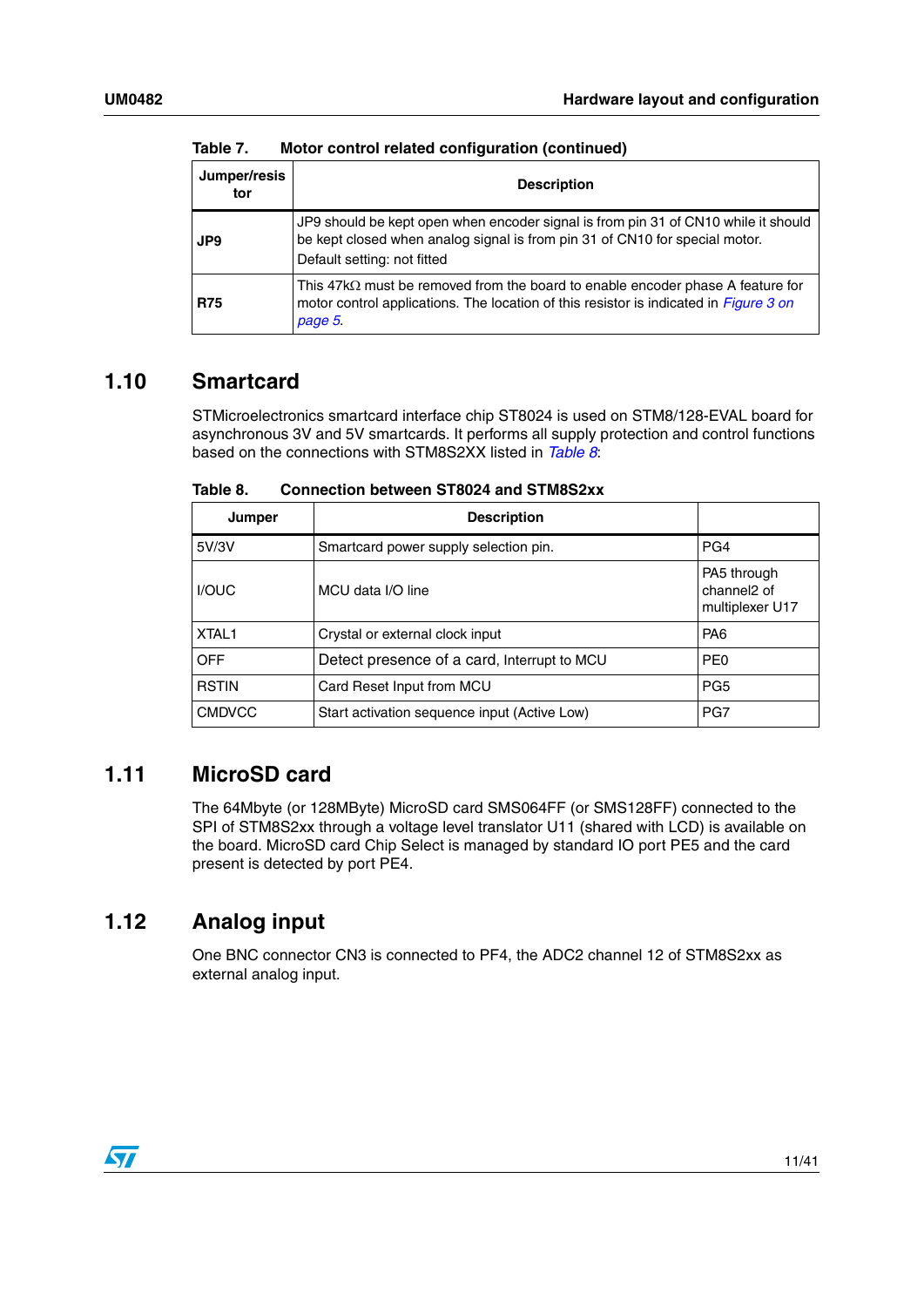#### <span id="page-11-0"></span>**1.13 IrDA**

IrDA communication is supported by the IrDA transceiver U14 connected to the UART1 of STM8S2xx through channel 1 of multiplexer U17. It can be enabled or disabled by setting JP10:

| Jumper      | <b>Description</b>                                                                                                                                                   |
|-------------|----------------------------------------------------------------------------------------------------------------------------------------------------------------------|
| <b>JP10</b> | JP10 is used to shut down the IrDA transceiver.<br>IrDA is enabled when JP10 is fitted, while IrDA is disabled when JP10 is not fitted.<br>l Default status: fitted. |

### <span id="page-11-1"></span>**1.14 Development and debug support**

The debug connectors available on the STM8/128-EVAL evaluation board are:

- CN2, 120-pin SAMTEC connector that supports STice, the advanced emulation system from STMicroelectronics. The JP1 jumper must connect pin 2 together with pin 3 when STice is present, as described in *[Table 2: Reset related jumpers](#page-7-2)*.
- CN4, ERNI 4-pin connector for SWIM debugging
- CN17, 2.54mm pitch low-cost 4-pin connector footprint for SWIM debugging (not populated)

### <span id="page-11-2"></span>**1.15 Display and input devices**

The 122x32 Dot-matrix serial interface LCD (U13) and 4 general purpose LEDs (LD1, 2, 3, 4) are available as display devices. The LCD backlight can be switched ON or OFF by setting IO PH4. A 4-direction joystick with selection key and general purpose button (B2) are available as input devices.

| 122x32 Dot Matrix LCD U13 |                    |                             |  |
|---------------------------|--------------------|-----------------------------|--|
| Pin on U13                | <b>Description</b> | <b>Pin connection</b>       |  |
|                           | <b>Vss</b>         | <b>GND</b>                  |  |
| 2                         | <b>Vcc</b>         | $+5V$                       |  |
| 3                         | VO                 |                             |  |
| 4                         | <b>CLK</b>         | PC <sub>5</sub>             |  |
| 5                         | <b>SID</b>         | PC <sub>6</sub>             |  |
| 6                         | <b>CS</b>          | PF <sub>0</sub>             |  |
| 7                         | A                  | $+5V$                       |  |
| 8                         | ĸ                  | To GND through a transistor |  |

| Table 10. | <b>LCD modules</b> |
|-----------|--------------------|
|-----------|--------------------|

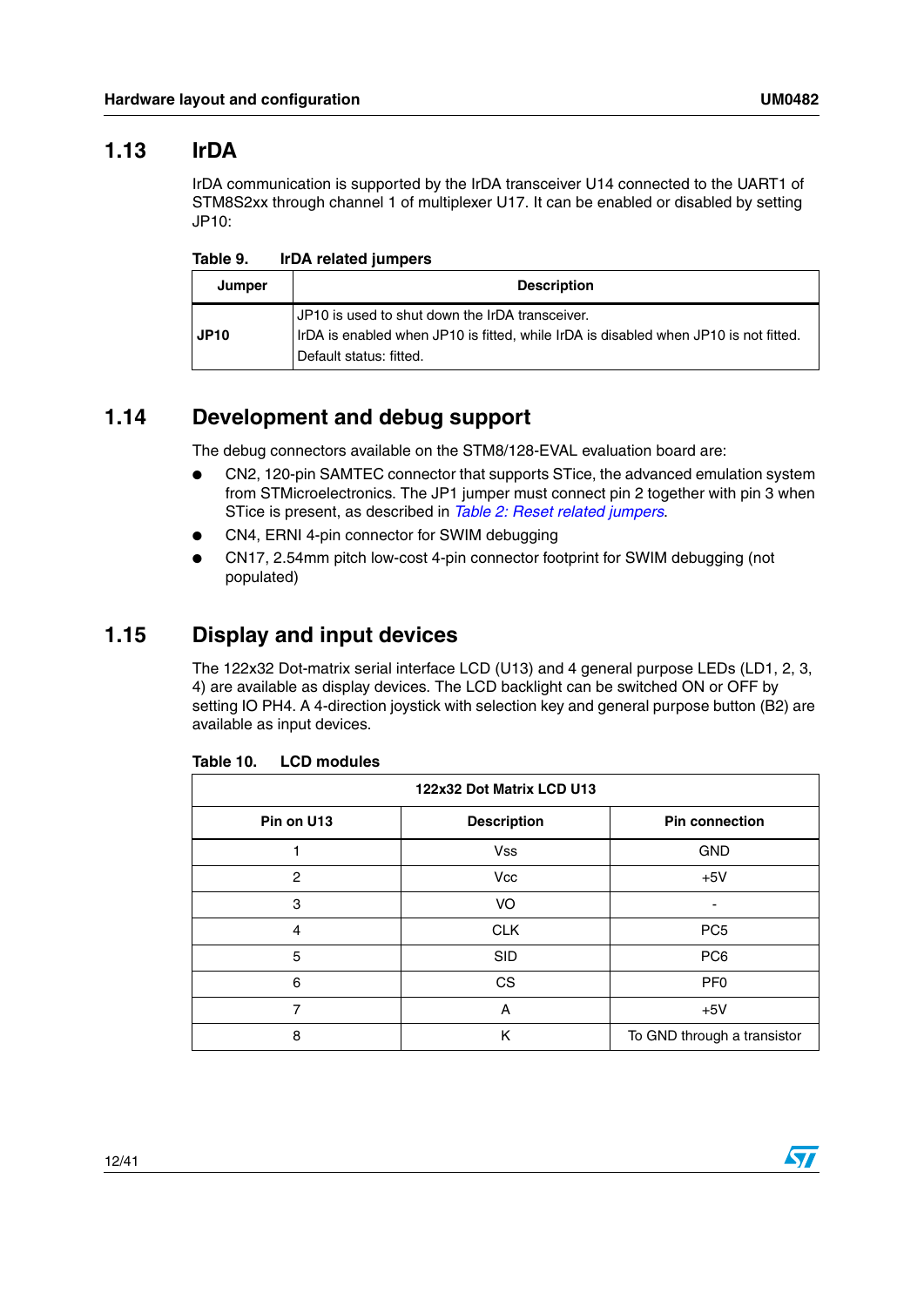# <span id="page-12-0"></span>**2 Connectors**

### <span id="page-12-1"></span>**2.1 STice connector CN2**



**Figure 5. STice debugging connector CN2 (top view)**

#### Table 11. **STice debugging connector (CN2) pin description**

| Pin number     | <b>Description</b> | Pin number     | <b>Description</b> |
|----------------|--------------------|----------------|--------------------|
| 1              | PA <sub>0</sub>    | $\overline{2}$ | PA <sub>1</sub>    |
| 3              | PA <sub>2</sub>    | $\overline{4}$ | <b>GND</b>         |
| 5              | <b>GND</b>         | 6              | <b>VCAP</b>        |
| $\overline{7}$ | 5V                 | 8              | 5V                 |
| 9              | PA <sub>3</sub>    | 10             | PA4                |
| 11             | PA <sub>5</sub>    | 12             | PA <sub>6</sub>    |
| 13             | PH <sub>0</sub>    | 14             | PH <sub>1</sub>    |
| 15             | PH <sub>2</sub>    | 16             | PH <sub>3</sub>    |
| 17             | PF7                | 18             | PF <sub>6</sub>    |
| 19             | PF <sub>5</sub>    | 20             | PF <sub>4</sub>    |
| 21             | PF <sub>3</sub>    | 22             | PF <sub>2</sub>    |
| 23             | 5V VDDA            | 24             | <b>GND</b>         |
| 25             | PF <sub>1</sub>    | 26             | PF <sub>0</sub>    |
| 27             | PB7                | 28             | PB <sub>6</sub>    |
| 29             | PB <sub>5</sub>    | 30             | PB4                |
| 31             | PB <sub>3</sub>    | 32             | PB <sub>2</sub>    |
| 33             | PB1                | 34             | PB <sub>0</sub>    |
| 35             | PH <sub>4</sub>    | 36             | PH <sub>5</sub>    |
| 37             | PH <sub>6</sub>    | 38             | PH <sub>7</sub>    |
| 39             | PE7                | 40             | PE <sub>6</sub>    |
| 41             | PE <sub>5</sub>    | 42             | PC <sub>0</sub>    |
| 43             | PC <sub>1</sub>    | 44             | PC <sub>2</sub>    |
| 45             | PC <sub>3</sub>    | 46             | PC4                |
| 47             | PC <sub>5</sub>    | 48             | <b>GND</b>         |

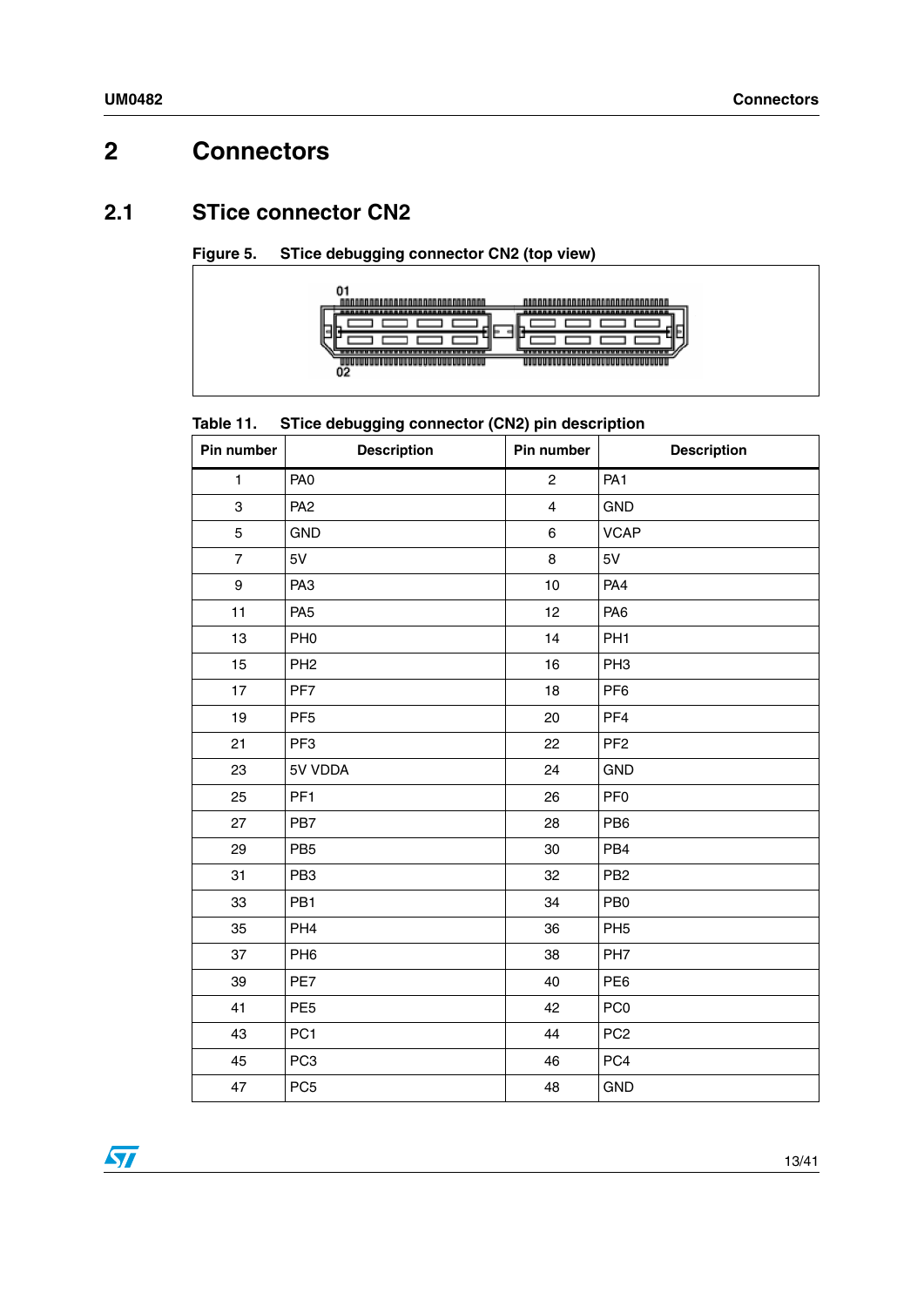| Pin number | <b>Description</b> | .<br>Pin number | <b>Description</b> |
|------------|--------------------|-----------------|--------------------|
| 49         | 5V                 | 50              | PC6                |
| 51         | PC7                | 52              | PG <sub>0</sub>    |
| 53         | PG1                | 54              | PG <sub>2</sub>    |
| 55         | PG <sub>3</sub>    | 56              | PG4                |
| 57         | PI <sub>0</sub>    | 58              | $NC$               |
| 59         | NC                 | 60              | $NC$               |
| 61         | PI <sub>2</sub>    | 62              | PI <sub>1</sub>    |
| 63         | PI4                | 64              | PI3                |
| 65         | PG <sub>5</sub>    | 66              | PI <sub>5</sub>    |
| 67         | PG7                | 68              | PG6                |
| 69         | PE3                | 70              | PE4                |
| 71         | PE <sub>1</sub>    | 72              | PE <sub>2</sub>    |
| 73         | PI6                | 74              | PE <sub>0</sub>    |
| 75         | PD <sub>0</sub>    | 76              | PI7                |
| 77         | PD <sub>2</sub>    | 78              | PD <sub>1</sub>    |
| 79         | PD <sub>4</sub>    | 80              | PD <sub>3</sub>    |
| 81         | PD <sub>6</sub>    | 82              | PD <sub>5</sub>    |
| 83         | NC                 | 84              | PD7                |
| 85-120     | $NC$               |                 |                    |

**Table 11. STice debugging connector (CN2) pin description (continued)**

## <span id="page-13-0"></span>**2.2 Analog input connector CN3**

## **Figure 6. Analog input connector CN3 (bottom view)**



| Table 12. | Analog input connector CN3 pin description |  |  |  |
|-----------|--------------------------------------------|--|--|--|
|-----------|--------------------------------------------|--|--|--|

| <b>Pin number</b> | <b>Description</b> | Pin number | <b>Description</b> |
|-------------------|--------------------|------------|--------------------|
|                   | GND                | 4          | <b>GND</b>         |
|                   | GND                | b          | Analog input/PF4   |
| 3                 | GND                |            |                    |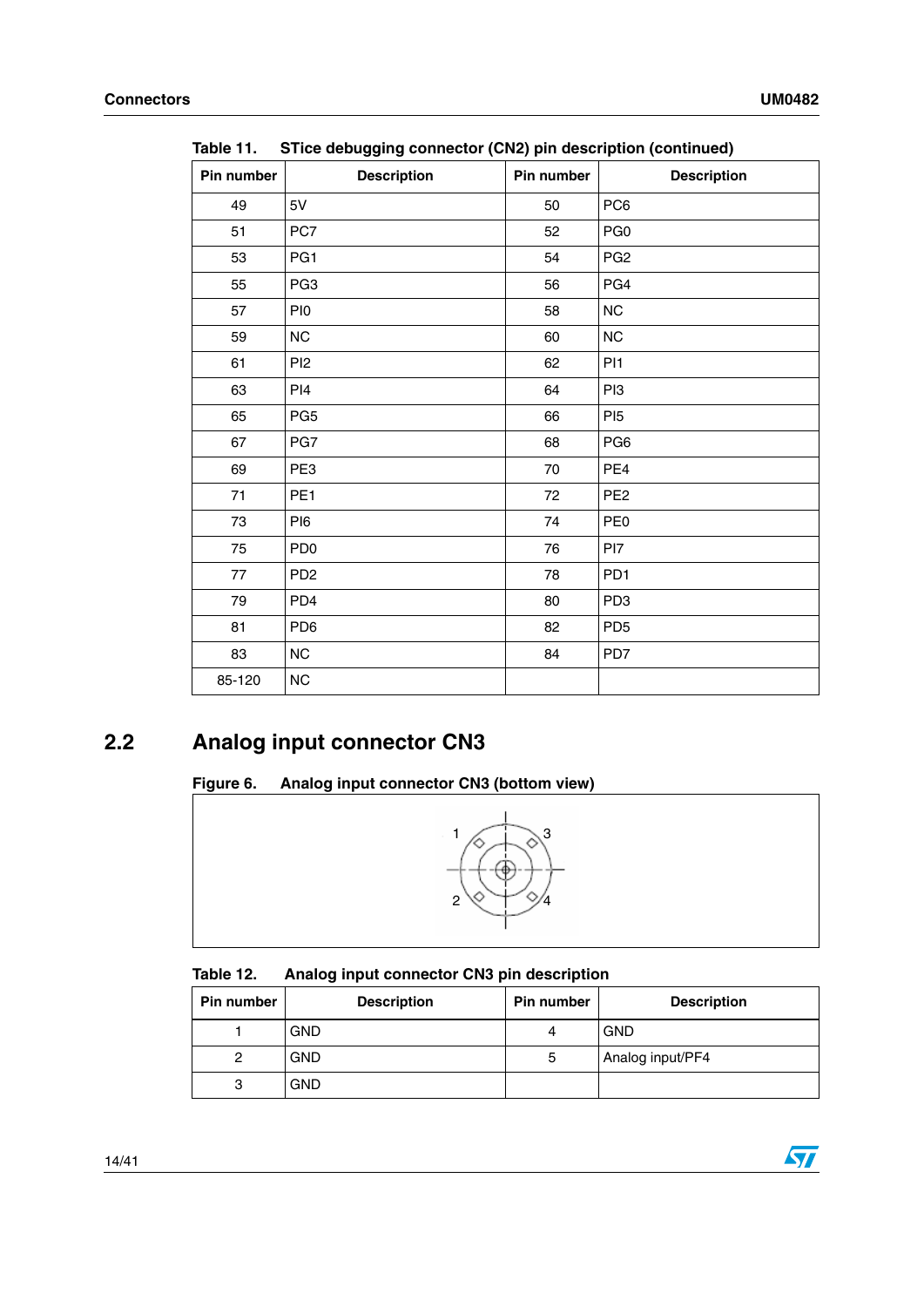### <span id="page-14-0"></span>**2.3 SWIM connectors CN4 and CN17**

#### **Figure 7. SWIM debugging connector CN4 (top view)**



#### Table 13. **SWIM debugging connector CN4 and CN17 pin description**

| <b>Pin number</b> | <b>Description</b> | <b>Pin number</b> | <b>Description</b> |
|-------------------|--------------------|-------------------|--------------------|
|                   | VDD                |                   | PD <sub>1</sub>    |
| 3                 | <b>GND</b>         | Δ                 | PAO (RESET)        |

### <span id="page-14-1"></span>**2.4 Power connector CN6**

Your STM8/128-EVAL evaluation board can be powered from a DC 5V power supply via the external power supply jack (CN6) shown in *[Figure 8](#page-14-3)*. The central pin of CN6 must be positive.

<span id="page-14-3"></span>



## <span id="page-14-2"></span>**2.5 Audio jack CN7**

A 3.5mm Mono audio jack CN7 is available on the STM8/128-EVAL board. The speaker U5 is bypassed when an earphone is plugged into CN7.

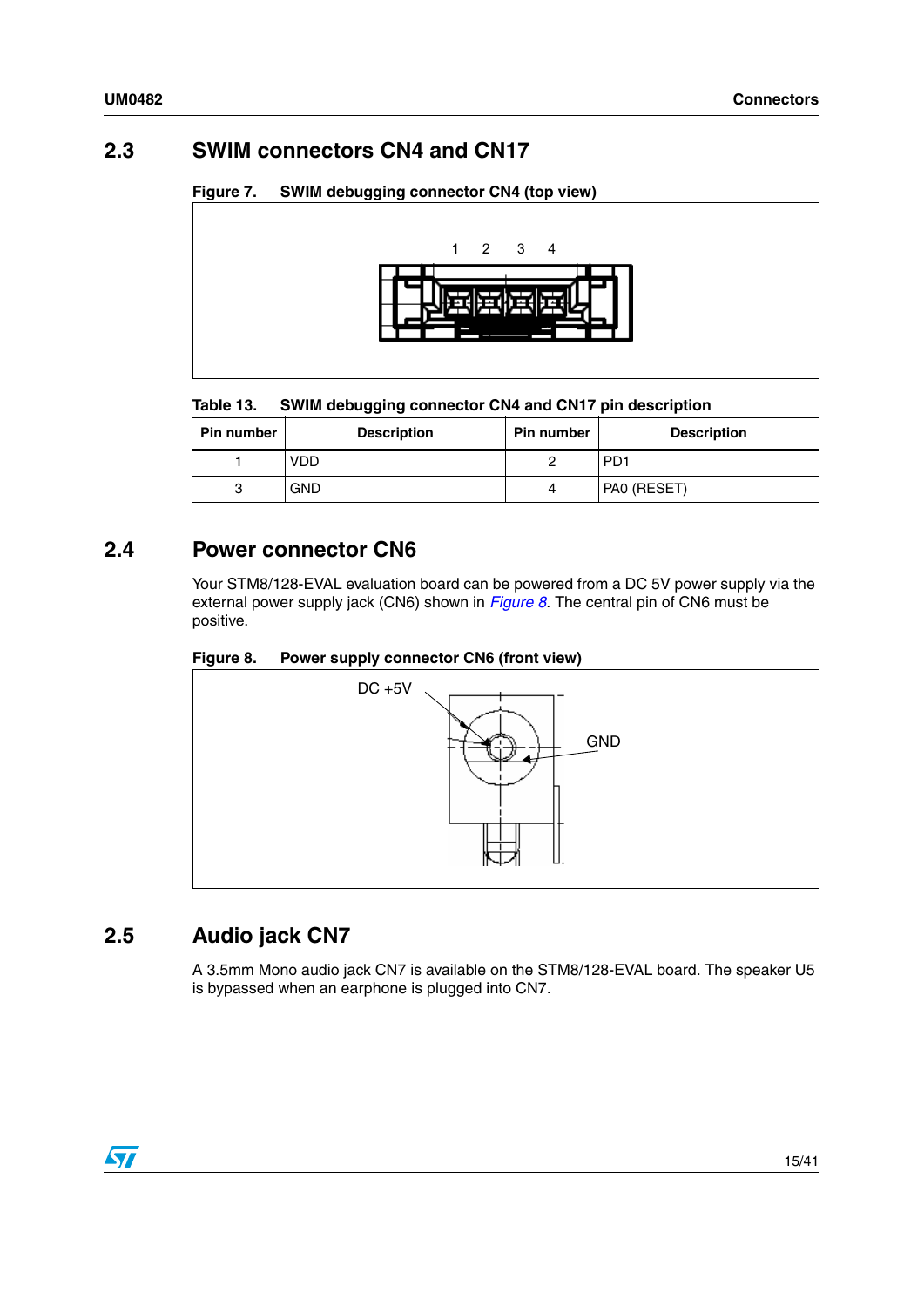## <span id="page-15-0"></span>**2.6 CAN D-type 9-pin male connector CN8**

| Figure 9. | <b>CAN D-type 9-pins male connector CN8 (front view)</b> |  |
|-----------|----------------------------------------------------------|--|
|           |                                                          |  |



#### Table 14. **Table 14. CAN D-type 9-pins male connector CN8 pin description**

| <b>Pin number</b> | <b>Description</b> | <b>Pin number</b> | <b>Description</b> |
|-------------------|--------------------|-------------------|--------------------|
| 1,4,8,9           | <b>NC</b>          |                   | <b>CANH</b>        |
|                   | CANL               | 3,5,6             | <b>GND</b>         |

## <span id="page-15-1"></span>**2.7 MicroSD connector CN9**

#### **Figure 10. MicroSD connector CN9 (front view)**



#### Table 15. **MicroSD connector CN9 pin description**

| <b>Pin number</b> | <b>Description</b> | Pin number | <b>Description</b>         |
|-------------------|--------------------|------------|----------------------------|
|                   | Reserved           | 5          | SCLK/PC5                   |
| 2                 | CS/PE5             | 6          | Vss/GND                    |
| 3                 | DI/PC6             |            | DO/PC7                     |
| 4                 | <b>VDD</b>         | 8          | Reserved                   |
| 9                 | <b>GND</b>         | 10         | PE4 to detect card present |

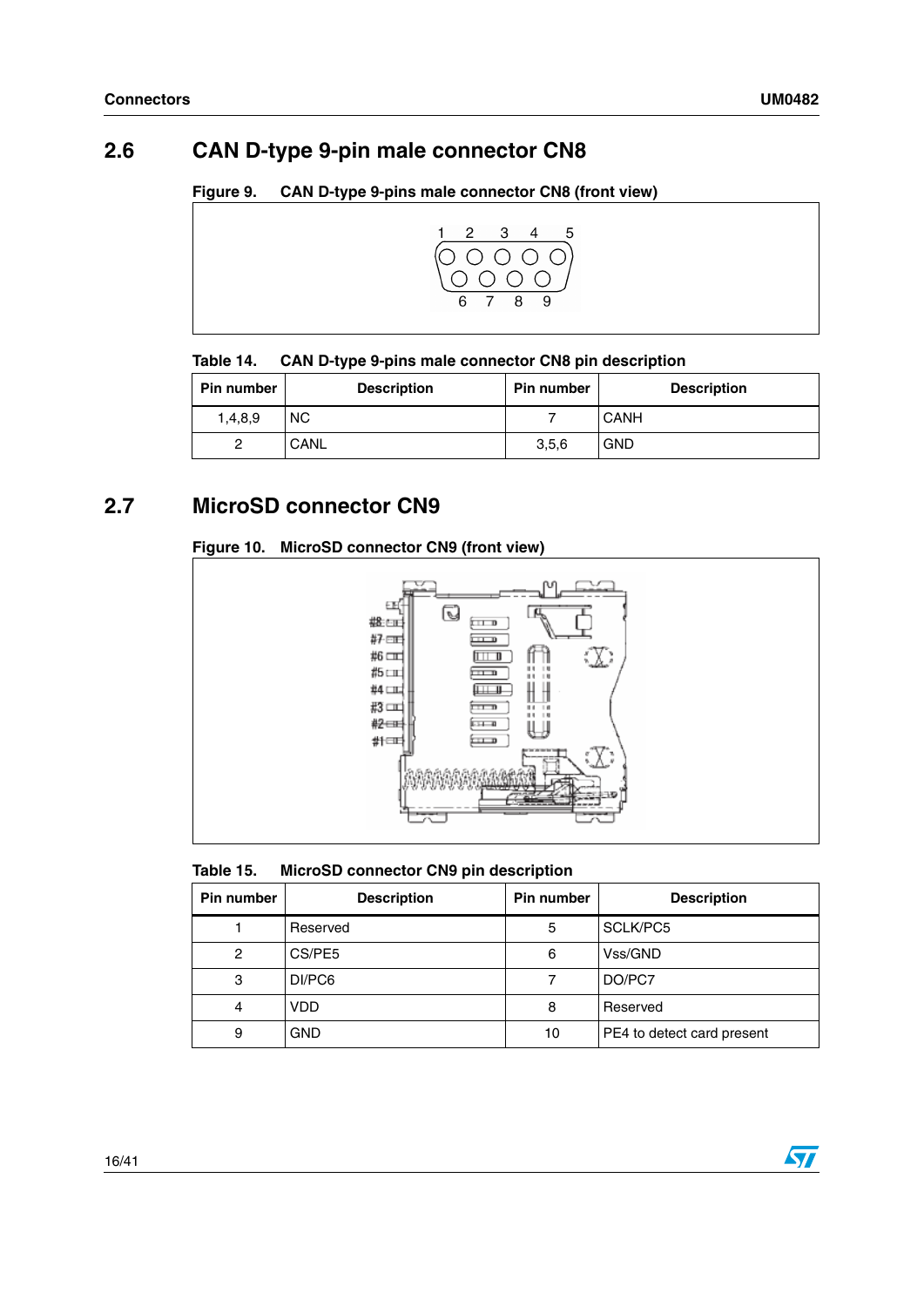## <span id="page-16-0"></span>**2.8 Motor control connector CN10**

#### **Figure 11. Motor control connector CN10 (top view)**



#### **Table 16. Motor control connector CN10 pin description**

| <b>Description</b>                     | Pin of<br>STM8S2xx       | Pin number<br>of CN10 | Pin number<br>of CN10 | Pin of<br>STM8S2xx | <b>Description</b>      |
|----------------------------------------|--------------------------|-----------------------|-----------------------|--------------------|-------------------------|
| <b>EMERGENCY</b><br><b>STOP</b>        | PE <sub>3</sub>          | 1                     | $\mathbf{2}$          |                    | <b>GND</b>              |
| PWM-UH                                 | PC <sub>1</sub>          | 3                     | 4                     |                    | <b>GND</b>              |
| PWM-UL                                 | PH <sub>7</sub>          | 5                     | 6                     |                    | <b>GND</b>              |
| PWM-VH                                 | PC <sub>2</sub>          | $\overline{7}$        | 8                     |                    | <b>GND</b>              |
| PWM-VL                                 | PH <sub>6</sub>          | 9                     | 10                    |                    | <b>GND</b>              |
| PWM-WH                                 | PC <sub>3</sub>          | 11                    | 12                    |                    | <b>GND</b>              |
| PWM-WL                                 | PH <sub>5</sub>          | 13                    | 14                    | PB <sub>3</sub>    | <b>BUS VOLTAGE</b>      |
| PHASE A<br><b>CURRENT</b>              | PB <sub>2</sub>          | 15                    | 16                    |                    | <b>GND</b>              |
| PHASE B<br><b>CURRENT</b>              | PB <sub>1</sub>          | 17                    | 18                    |                    | <b>GND</b>              |
| PHASE C<br><b>CURRENT</b>              | PB <sub>0</sub>          | 19                    | 20                    |                    | <b>GND</b>              |
| <b>NTC BYPASS</b><br><b>RELAY</b>      | PG <sub>2</sub>          | 21                    | 22                    |                    | <b>GND</b>              |
| <b>DISSIPATIVE</b><br><b>BRAKE PWM</b> | PD0 shared<br>with pin29 | 23                    | 24                    |                    | <b>GND</b>              |
| +5V power                              |                          | 25                    | 26                    | PE7                | Heatsink<br>temperature |
| PFC SYNC                               | PD <sub>2</sub>          | 27                    | 28                    |                    | 3.3V power              |
| PFC PWM                                | PD0 shared<br>with pin23 | 29                    | 30                    |                    | <b>GND</b>              |
| Encoder A                              | PD <sub>3</sub>          | 31                    | 32                    |                    | <b>GND</b>              |
| Encoder B                              | PD <sub>4</sub>          | 33                    | 34                    | PA <sub>3</sub>    | Encoder Index           |

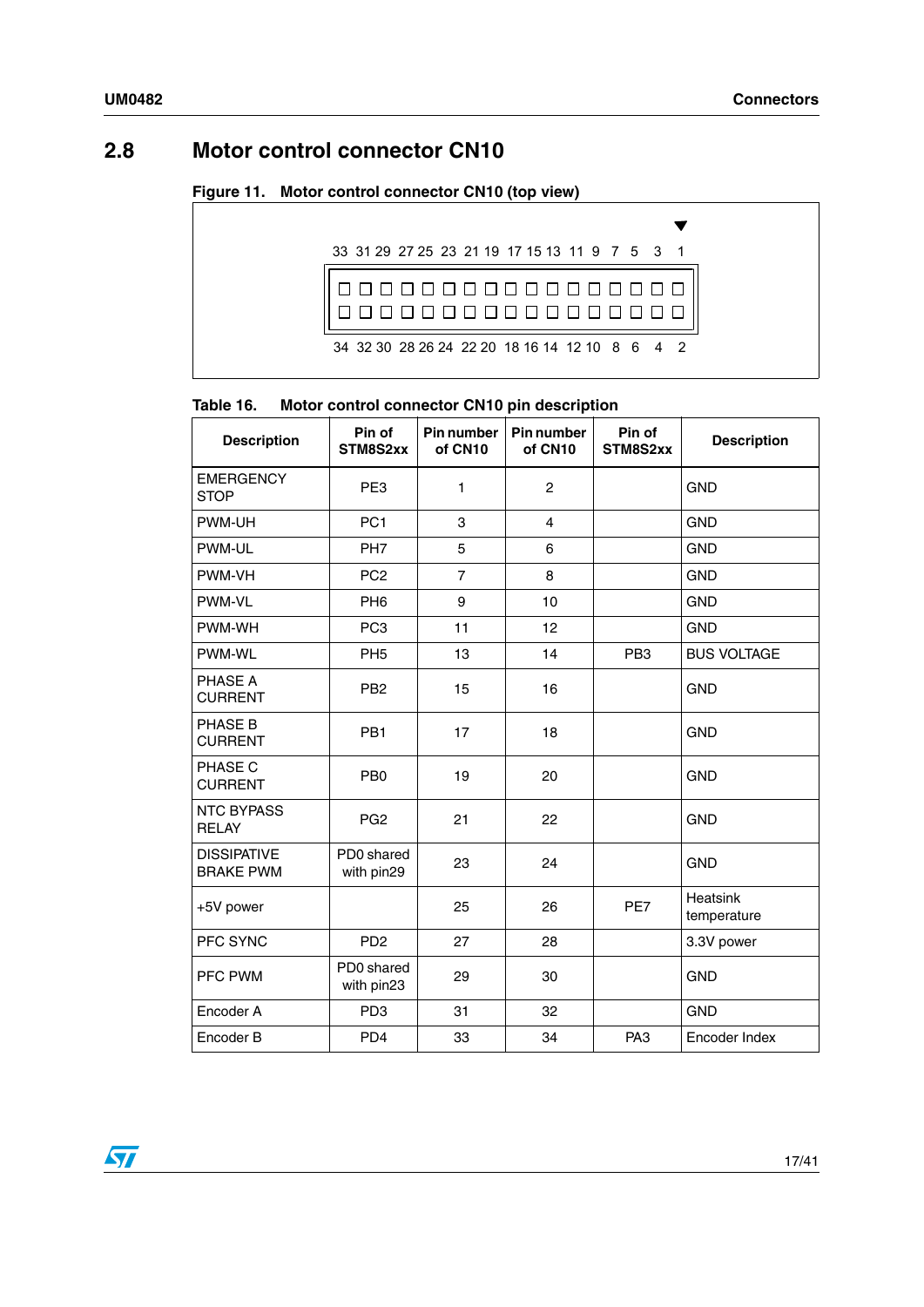## <span id="page-17-0"></span>**2.9 LIN connectors CN11 and CN14**

#### **Figure 12. LIN connector CN11 (LIN1) and CN14 (LIN2) front view**



#### Table 17. LIN connector CN11 (LIN1) and CN14 (LIN2) pin connection

| <b>Pin number</b> | <b>Description</b> | Pin number | <b>Description</b>  |
|-------------------|--------------------|------------|---------------------|
|                   | <b>NC</b>          | 6          | <b>NC</b>           |
| $\overline{c}$    | <b>NC</b>          |            | LIN wire            |
| 3                 | <b>GND</b>         | 8          | <b>NC</b>           |
| 4                 | <b>NC</b>          | 9          | Battery power input |
| 5                 | <b>NC</b>          |            |                     |

## <span id="page-17-1"></span>**2.10 Smartcard connector CN12**

#### **Figure 13. Smartcard connector CN12 (front view)**



| Table 18. |  | <b>Smartcard connector CN12 pin description</b> |  |  |  |
|-----------|--|-------------------------------------------------|--|--|--|
|-----------|--|-------------------------------------------------|--|--|--|

| Pin number | <b>Description</b>             | Pin number | <b>Description</b>             |
|------------|--------------------------------|------------|--------------------------------|
|            | <b>VCC</b>                     | 5          | <b>GND</b>                     |
| 2          | <b>RST</b>                     | 6          | <b>NC</b>                      |
| 3          | <b>CLK</b>                     |            | $l/O$                          |
| 4          | <b>NC</b>                      | 8          | <b>NC</b>                      |
| 9          | Detection pin of card presence | 10         | Detection pin of card presence |

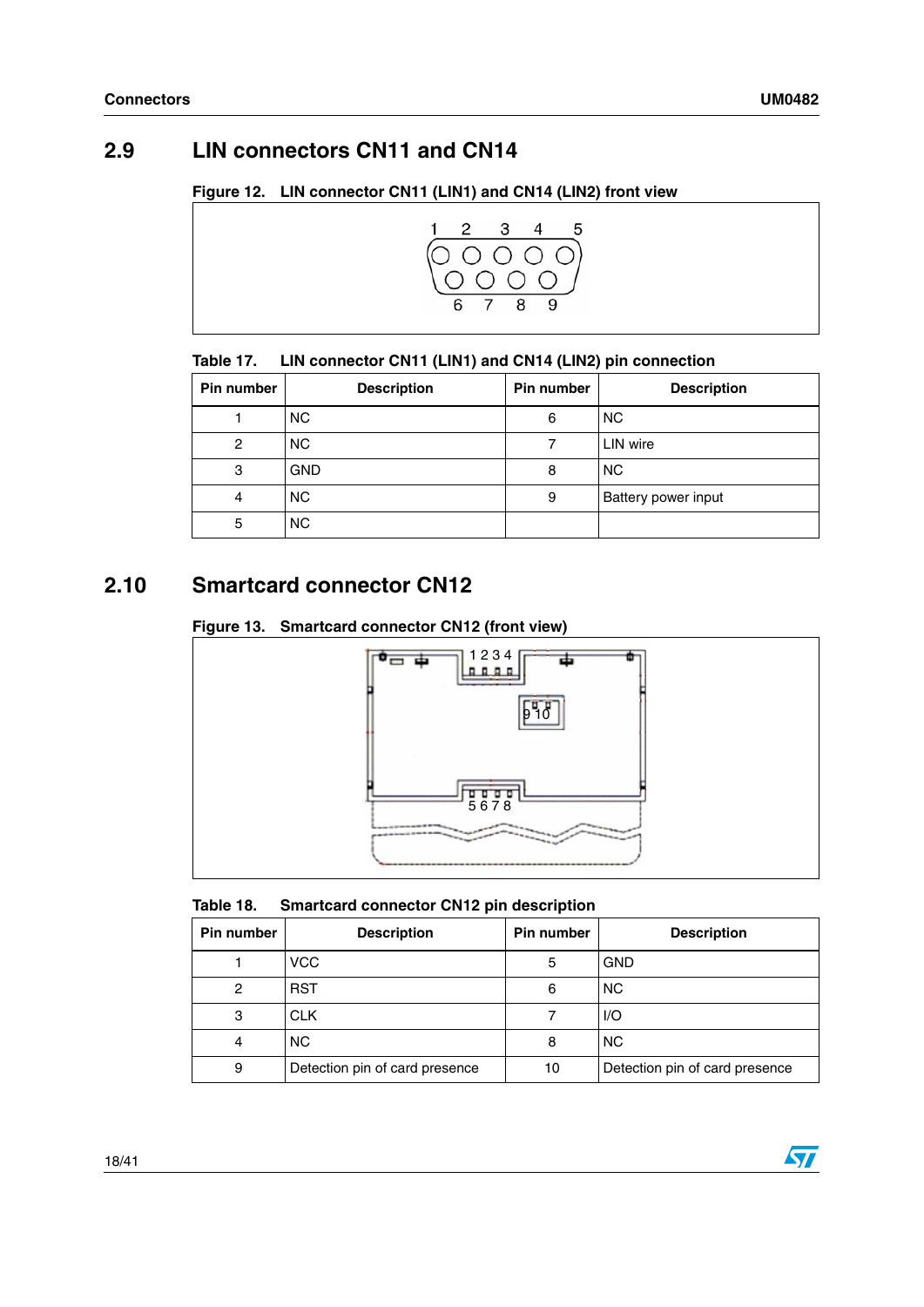## <span id="page-18-0"></span>**2.11 RS-232 connectors CN13 and CN15**

#### **Figure 14. RS-232 connectors CN13 and CN15 (top view)**



#### Table 19. **Table 19. RS-232 connector CN13 and CN15 pin description**

| Pin number | <b>Description</b> | Pin number | <b>Description</b> |
|------------|--------------------|------------|--------------------|
|            | <b>NC</b>          | 6          | Connect to Pin 4   |
| 2          | USART RXD          |            | Connect to Pin 8   |
| 3          | USART TXD          | 8          | Connect to Pin 7   |
| 4          | Connect to Pin 6   | 9          | <b>NC</b>          |
| 5          | <b>GND</b>         |            |                    |

#### <span id="page-18-1"></span>**2.12 QST connector CN16**

The QST connector is designed to be connected to the QST evaluation board powered by DC 1.8V to 5V.

#### **Figure 15. QST connector CN16 (front view)**



Table 20. **QST connector CN16 pin description** 

| Pin number | <b>Description</b> | Pin number     | <b>Description</b> |
|------------|--------------------|----------------|--------------------|
|            | $+5V$              | $\overline{2}$ | $+5V$              |
| 3          | PE <sub>1</sub>    | 4              | PC <sub>5</sub>    |
| 5          | PE <sub>2</sub>    | 6              | PC <sub>6</sub>    |
| 7          | PA <sub>3</sub>    | 8              | PC7                |
| 9          | P <sub>I0</sub>    | 10             | PI1                |
| 11         | PD <sub>3</sub>    | 12             | QST_VDD            |
| 13         | <b>GND</b>         | 14             | <b>GND</b>         |

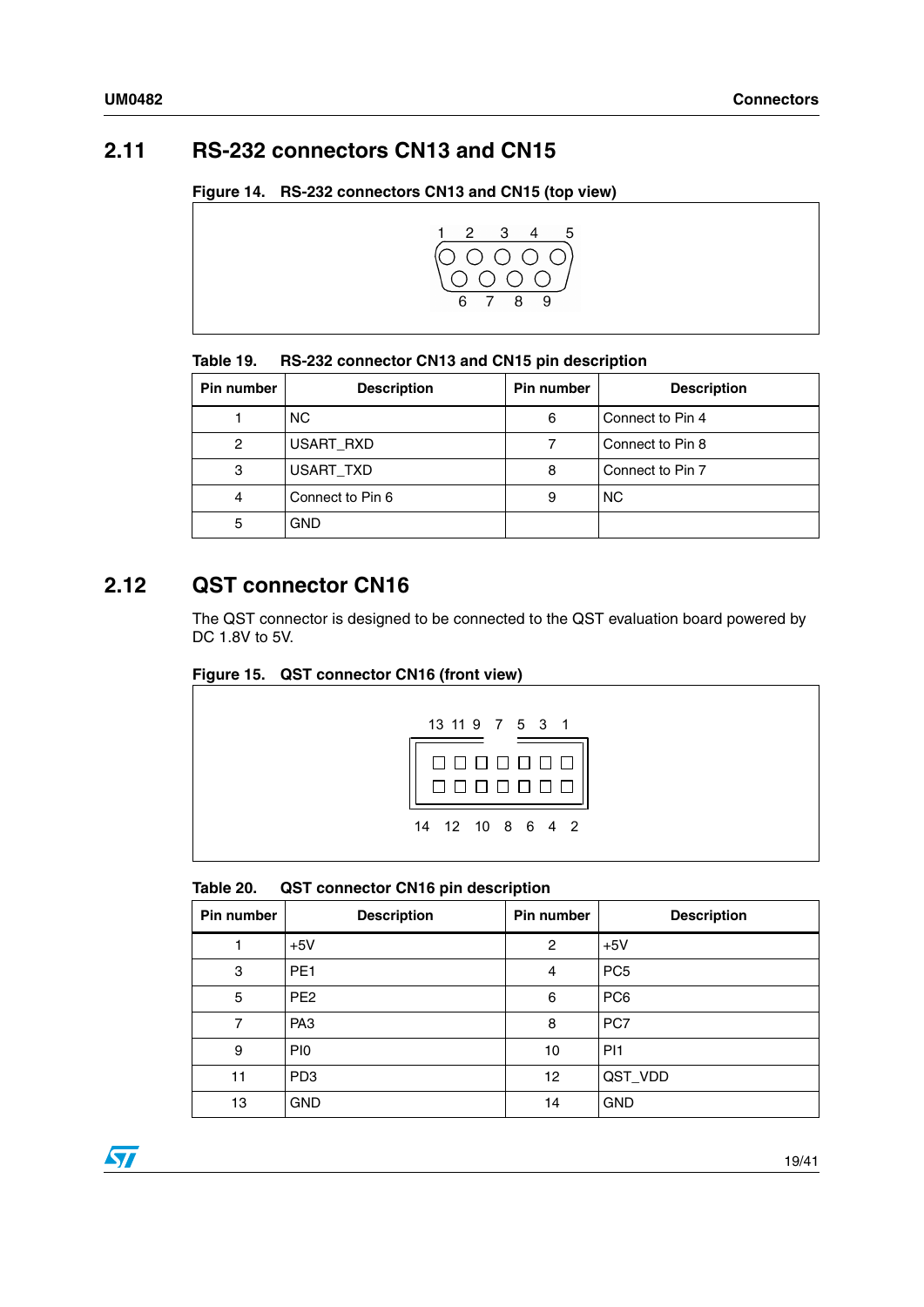## <span id="page-19-0"></span>**2.13 Daughter board extension connectors CN1 and CN5**

Two 50-pin male headers CN1 and CN5 can be used to connect a daughter board or standard wrapping board to the STM8/128-EVAL evaluation board. All GPI/Os are available on it. The space between the two connectors and the position of the power, GND and RESET pins (marked in gray in *[Table 21](#page-19-1)* and *[Table 22](#page-21-0)*) are defined as a standard which allows to develop common daughter boards for several evaluations boards. The standard width between CN1 pin1 and CN5 pin1 is 2700mils (68.58mm). This standard is implemented on the majority of evaluation boards. Each pin on CN1 and CN5 can be used by a daughter board after disconnecting it from the corresponding function block on the STM8/128-EVAL evaluation board. Please refer to *[Table 21](#page-19-1)* and *[Table 22](#page-21-0)* for details.

| Pin <sup>(1)</sup> | <b>Description</b> | <b>Alternative function</b> | How to disconnect function block on STM8/128-EVAL board                                |
|--------------------|--------------------|-----------------------------|----------------------------------------------------------------------------------------|
| $\mathbf{1}$       | <b>GND</b>         |                             |                                                                                        |
| 3                  | <b>PI6</b>         | Dip-Switch 6                | Keep S2 OFF and remove R99.                                                            |
| 5                  | PE <sub>1</sub>    | <b>I2C EEPROM</b>           | Remove R95                                                                             |
| 7                  | PE3                | MC connector pin1           | Disconnect STM8/128-EVAL evaluation board from motor power<br>drive board, remove R60. |
| 9                  | PG7                | SmartCard_CMDVCC            |                                                                                        |
| 11                 | PG <sub>5</sub>    | SmartCard_RST               |                                                                                        |
| 13                 | PI4                | Dip-Switch 4                | Keep S2 OFF and remove R58.                                                            |
| 15                 | P <sub>12</sub>    | Dip-Switch 2                | Keep S1 OFF and remove R9.                                                             |
| 17                 | PI <sub>0</sub>    | Dip-Switch 0                | Keep S1 OFF and remove R7.                                                             |
| 19                 | <b>GND</b>         |                             |                                                                                        |
| 21                 | PG <sub>2</sub>    | MC connector pin21          | Disconnect STM8/128-EVAL evaluation board from motor power<br>drive board              |
| 23                 | PG <sub>0</sub>    | CAN_TX                      |                                                                                        |
| 25                 | PC <sub>6</sub>    | <b>SPI MOSI</b>             | Remove R34                                                                             |
| 27                 | PC4                | PWM to speaker              |                                                                                        |
| 29                 | PC <sub>3</sub>    | MC connector pin11          | Disconnect STM8/128-EVAL evaluation board from motor power<br>drive board              |
| 31                 | <b>NC</b>          |                             |                                                                                        |
| 33                 | PC <sub>1</sub>    | MC connector pin3           | Disconnect STM8/128-EVAL evaluation board from motor power<br>drive board              |
| 35                 | PE <sub>5</sub>    | SD card select              | Remove R34                                                                             |
| 37                 | PE7                | MC connector pin26          | Disconnect STM8/128-EVAL evaluation board from motor power<br>drive board, remove C33. |
| 39                 | <b>GND</b>         | $\blacksquare$              |                                                                                        |
| 41                 | PH <sub>5</sub>    | MC connector pin13          | Disconnect STM8/128-EVAL evaluation board from motor power<br>drive board              |
| 43                 | <b>NC</b>          |                             |                                                                                        |

<span id="page-19-1"></span>**Table 21. Daughter board extension connector CN1**

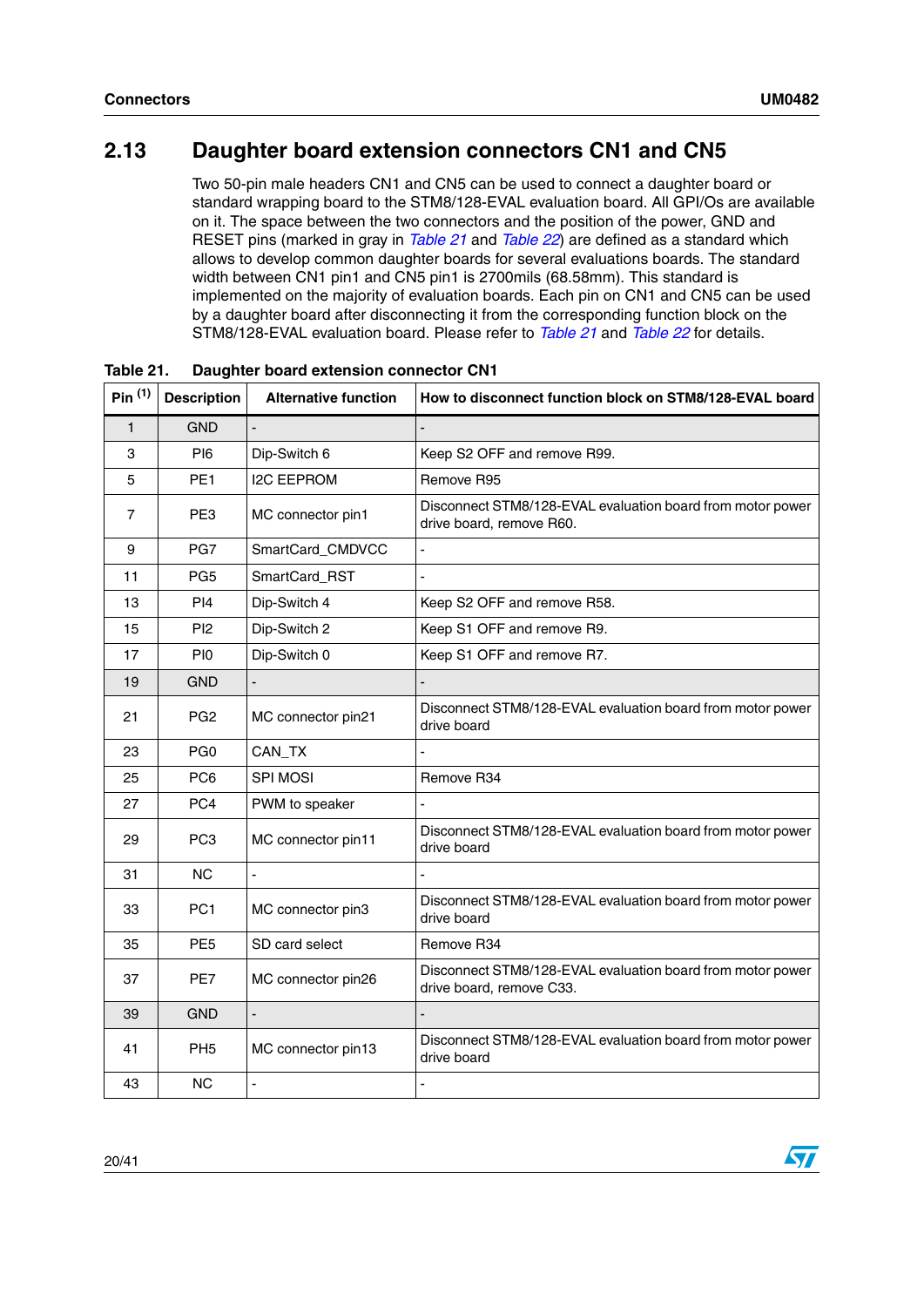| Pin <sup>(1)</sup> | <b>Description</b> | <b>Alternative function</b> | How to disconnect function block on STM8/128-EVAL board                    |
|--------------------|--------------------|-----------------------------|----------------------------------------------------------------------------|
| 45                 | <b>NC</b>          |                             |                                                                            |
| 47                 | <b>NC</b>          |                             |                                                                            |
| 49                 | D <sub>5</sub> V   |                             |                                                                            |
| $\overline{c}$     | P <sub>17</sub>    | Dip-Switch 7                | Keep S2 OFF and remove R102.                                               |
| 4                  | PE <sub>0</sub>    | SmartCard_OFF               | Remove R76.                                                                |
| 6                  | PE <sub>2</sub>    | <b>I2C EEPROM</b>           | Remove R96.                                                                |
| 8                  | PE4                | MicroSDCard Detect          | Remove R101.                                                               |
| 10                 | <b>GND</b>         |                             |                                                                            |
| 12                 | PG <sub>6</sub>    | <b>LIN Multiplexer 1</b>    | Remove R97                                                                 |
| 14                 | P <sub>15</sub>    | Dip-Switch 5                | Keep S2 OFF and remove R59.                                                |
| 16                 | PI <sub>3</sub>    | Dip-Switch 3                | Keep S1 OFF and remove R10.                                                |
| 18                 | PI <sub>1</sub>    | Dip-Switch 1                | Keep S1 OFF and remove R8.                                                 |
| 20                 | PG4                | SmartCard_3/5V              |                                                                            |
| 22                 | PG <sub>3</sub>    | $LIN_2$ _EN                 |                                                                            |
| 24                 | PG1                | CAN_Rx                      | Remove R43.                                                                |
| 26                 | PC7                | SPI MISO                    | Remove R34.                                                                |
| 28                 | PC <sub>5</sub>    | <b>SPI CLK</b>              | Remove R34.                                                                |
| 30                 | <b>GND</b>         | $\blacksquare$              |                                                                            |
| 32                 | <b>NC</b>          |                             |                                                                            |
| 34                 | PC <sub>2</sub>    | MC connector pin7           | Disconnect STM8/128-EVAL evaluation board from motor power<br>drive board. |
| 36                 | PC <sub>0</sub>    | Push_Button                 | Remove R4.                                                                 |
| 38                 | PE <sub>6</sub>    | Potentiometer               | Remove R5.                                                                 |
| 40                 | PH <sub>7</sub>    | MC connector pin5           | Disconnect STM8/128-EVAL evaluation board from motor power<br>drive board. |
| 42                 | PH <sub>6</sub>    | MC connector pin9           | Disconnect STM8/128-EVAL evaluation board from motor power<br>drive board. |
| 44                 | PH <sub>4</sub>    | $\blacksquare$              | $\blacksquare$                                                             |
| 46                 | NC                 |                             |                                                                            |
| 48                 | $+3V3$             | $\overline{\phantom{a}}$    |                                                                            |
| 50                 | <b>GND</b>         | $\overline{\phantom{a}}$    |                                                                            |

| Table 21. | Daughter board extension connector CN1 (continued) |  |  |
|-----------|----------------------------------------------------|--|--|
|-----------|----------------------------------------------------|--|--|

1. The power, ground and reset pins are marked in gray.

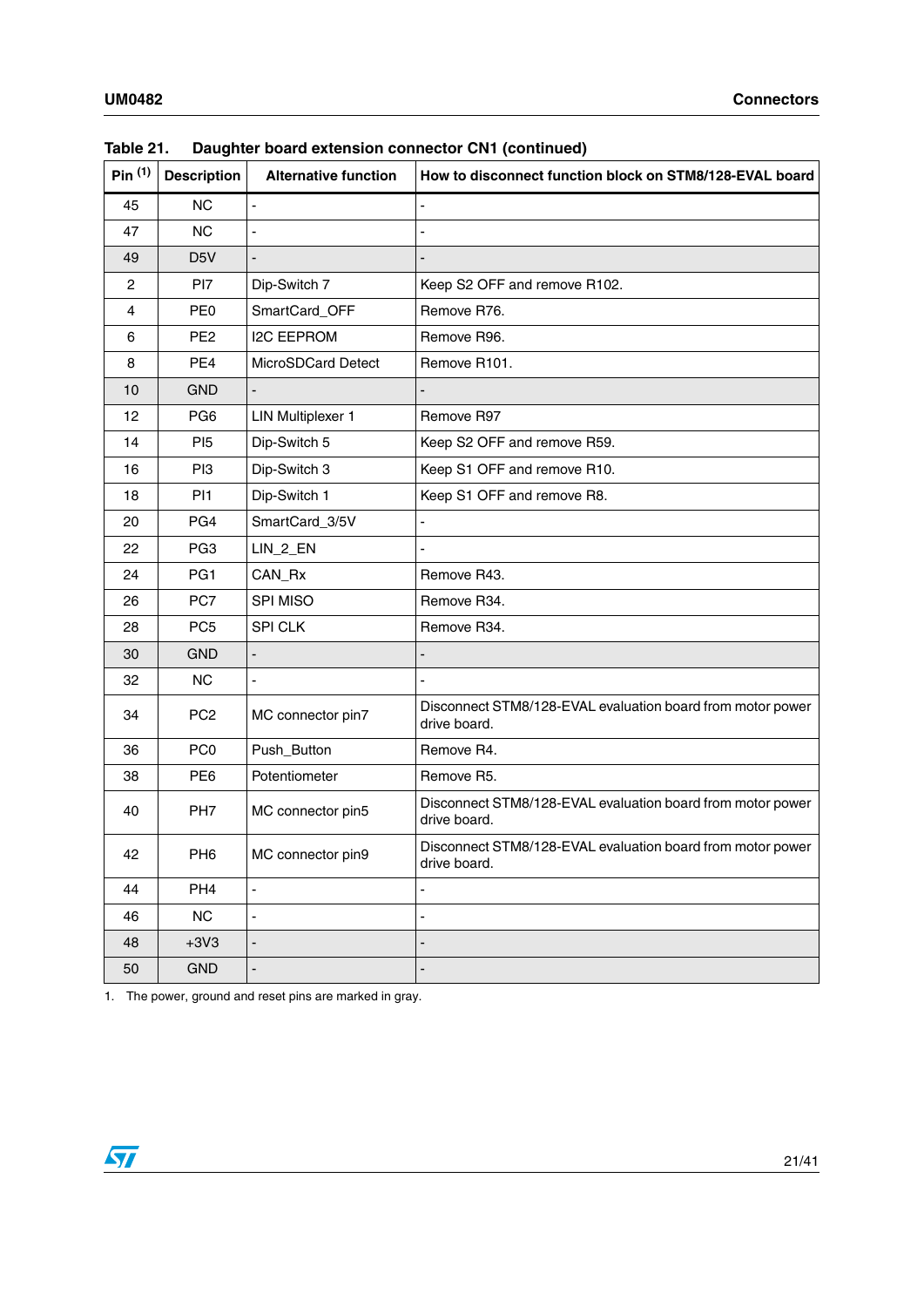| Pin <sup>(1)</sup> | <b>Description</b> | <b>Alternative function</b>                | How to disconnect component on STM8/128-EVAL board                         |
|--------------------|--------------------|--------------------------------------------|----------------------------------------------------------------------------|
| $\mathbf{1}$       | <b>GND</b>         |                                            |                                                                            |
| 3                  | PD <sub>1</sub>    | <b>SWIM</b>                                |                                                                            |
| 5                  | PD <sub>3</sub>    | MC connector pin31                         | Keep JP9 on open, remove R75.                                              |
| $\overline{7}$     | PD <sub>5</sub>    | UART3_TX                                   | Remove R91.                                                                |
| 9                  | PD7                | JOY_Select                                 | Remove R39.                                                                |
| 11                 | PA0/RESET          | RESET# button                              | PA0 available on pin 12.                                                   |
| 13                 | PA <sub>2</sub>    | <b>OSCOUT</b>                              | Remove X1 from socket.                                                     |
| 15                 | PA4                | UART1_RX                                   | Remove R90.                                                                |
| 17                 | PA <sub>6</sub>    | UART1_CK                                   |                                                                            |
| 19                 | D <sub>5</sub> V   | $\overline{a}$                             |                                                                            |
| 21                 | <b>NC</b>          | $\frac{1}{2}$                              |                                                                            |
| 23                 | <b>NC</b>          | $\blacksquare$                             |                                                                            |
| 25                 | PH <sub>1</sub>    | LD <sub>3</sub>                            | Remove R13.                                                                |
| 27                 | PH <sub>3</sub>    | LD1                                        | Remove R15.                                                                |
| 29                 | PF <sub>6</sub>    | USART_multiplexer2                         | Remove R69.                                                                |
| 31                 | PF <sub>5</sub>    | USART_multiplexer1                         | Remove R68.                                                                |
| 33                 | PF <sub>3</sub>    | MIC_IN                                     | Remove R21.                                                                |
| 35                 | PF <sub>1</sub>    | Vref-                                      | Remove R46.                                                                |
| 37                 | PB7                | JOY_DOWM                                   | Remove R40.                                                                |
| 39                 | <b>GND</b>         |                                            |                                                                            |
| 41                 | PB <sub>4</sub>    | JOY_LEFT                                   | Remove R41.                                                                |
| 43                 | PB <sub>2</sub>    | MC connector pin15                         | Disconnect STM8/128-EVAL evaluation board from motor power<br>drive board. |
| 45                 | P <sub>B</sub>     | MC connector pin19                         | Disconnect STM8/128-EVAL evaluation board from motor power<br>drive board. |
| 47                 | <b>NC</b>          | $\overline{\phantom{0}}$                   | ÷,                                                                         |
| 49                 | NC                 |                                            |                                                                            |
| $\overline{c}$     | PD <sub>0</sub>    | MC connector pin29 or<br>pin <sub>23</sub> | Keep JP13 open.                                                            |
| 4                  | PD <sub>2</sub>    | MC connector pin27                         | Disconnect STM8/128-EVAL evaluation board from motor power<br>drive board. |
| 6                  | PD <sub>4</sub>    | MC connector pin33                         | Disconnect STM8/128-EVAL evaluation board from motor power<br>drive board. |
| 8                  | PD <sub>6</sub>    | UART3_RX                                   | Remove R91.                                                                |
| 10                 | <b>GND</b>         |                                            |                                                                            |
| 12                 | PA <sub>0</sub>    | RESET# button                              | Keep JP1 open.                                                             |

<span id="page-21-0"></span>**Table 22. Daughter board extension connector CN5**

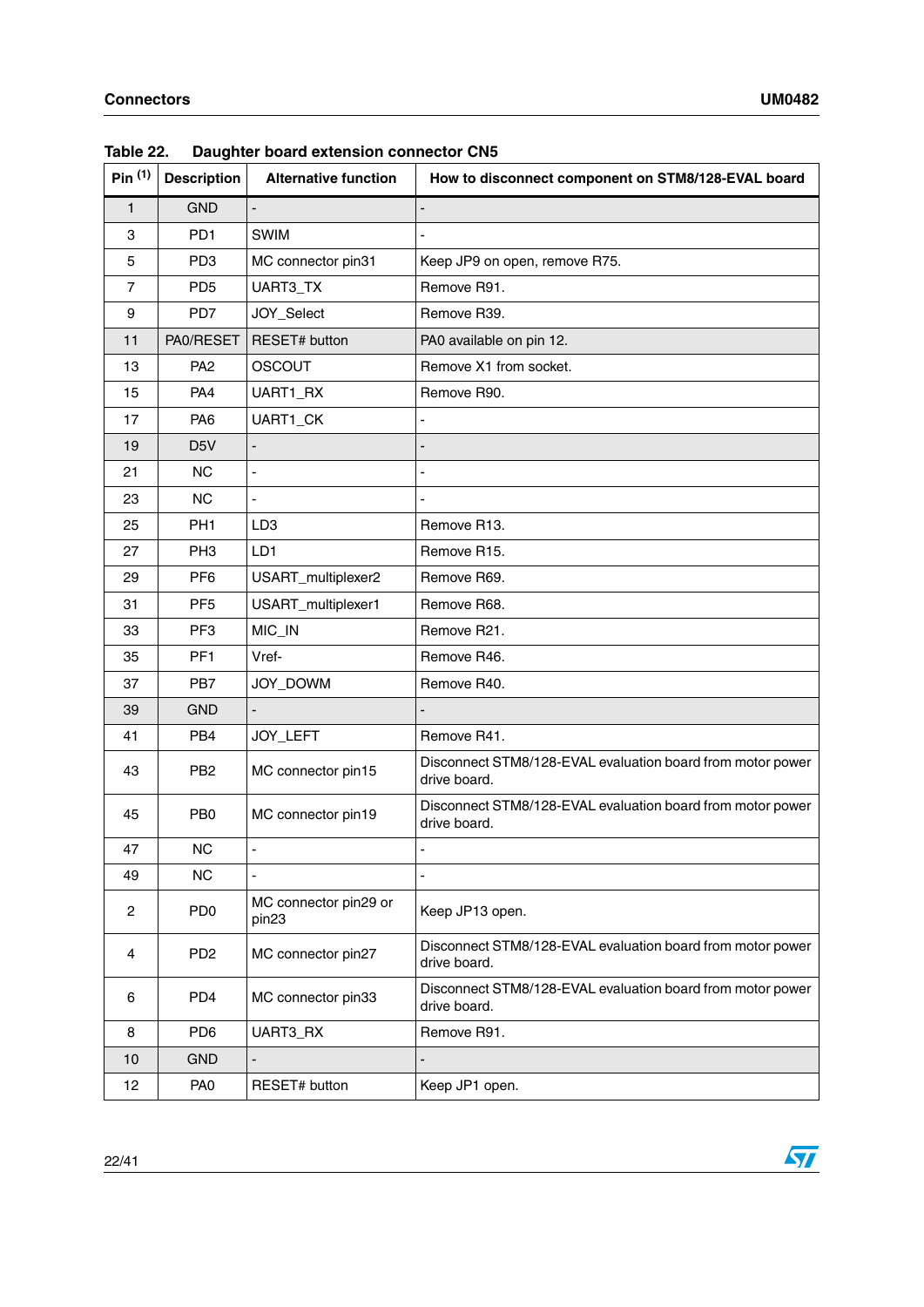| Pin <sup>(1)</sup> | <b>Description</b> | <b>Alternative function</b> | How to disconnect component on STM8/128-EVAL board                                             |
|--------------------|--------------------|-----------------------------|------------------------------------------------------------------------------------------------|
| 14                 | PA <sub>1</sub>    | <b>OSCIN</b>                | Remove X1 from socket.                                                                         |
| 16                 | PA <sub>3</sub>    | MC connector pin34          | Disconnect STM8/128-EVAL evaluation board from motor power<br>drive board.                     |
| 18                 | PA <sub>5</sub>    | UART1_TX                    | Remove R90.                                                                                    |
| 20                 | <b>NC</b>          |                             |                                                                                                |
| 22                 | PH <sub>0</sub>    | LD4                         | Remove R12.                                                                                    |
| 24                 | <b>NC</b>          |                             |                                                                                                |
| 26                 | PH <sub>2</sub>    | LD <sub>2</sub>             | Remove R14.                                                                                    |
| 28                 | PF7                | LIN1_EN                     |                                                                                                |
| 30                 | <b>GND</b>         |                             |                                                                                                |
| 32                 | PF <sub>4</sub>    | <b>BNC</b> connector        |                                                                                                |
| 34                 | PF <sub>2</sub>    | $Vref+$                     | Remove R74.                                                                                    |
| 36                 | PF <sub>0</sub>    | LCD_CS                      |                                                                                                |
| 38                 | PB <sub>6</sub>    | JOY_UP                      | Remove R44.                                                                                    |
| 40                 | PB <sub>5</sub>    | <b>JOY_RIGHT</b>            | Remove R42.                                                                                    |
| 42                 | PB <sub>3</sub>    | MC connector pin14          | Disconnect STM8/128-EVAL evaluation board from motor power<br>drive board. Remove R66 and C32. |
| 44                 | PB <sub>1</sub>    | MC connector pin17          | Disconnect STM8/128-EVAL evaluation board from motor power<br>drive board.                     |
| 46                 | <b>NC</b>          | $\blacksquare$              |                                                                                                |
| 48                 | <b>NC</b>          | $\blacksquare$              |                                                                                                |
| 50                 | <b>GND</b>         |                             |                                                                                                |

| Table 22. | Daughter board extension connector CN5 (continued) |  |
|-----------|----------------------------------------------------|--|
|-----------|----------------------------------------------------|--|

1. The power, ground and reset pins are marked in gray.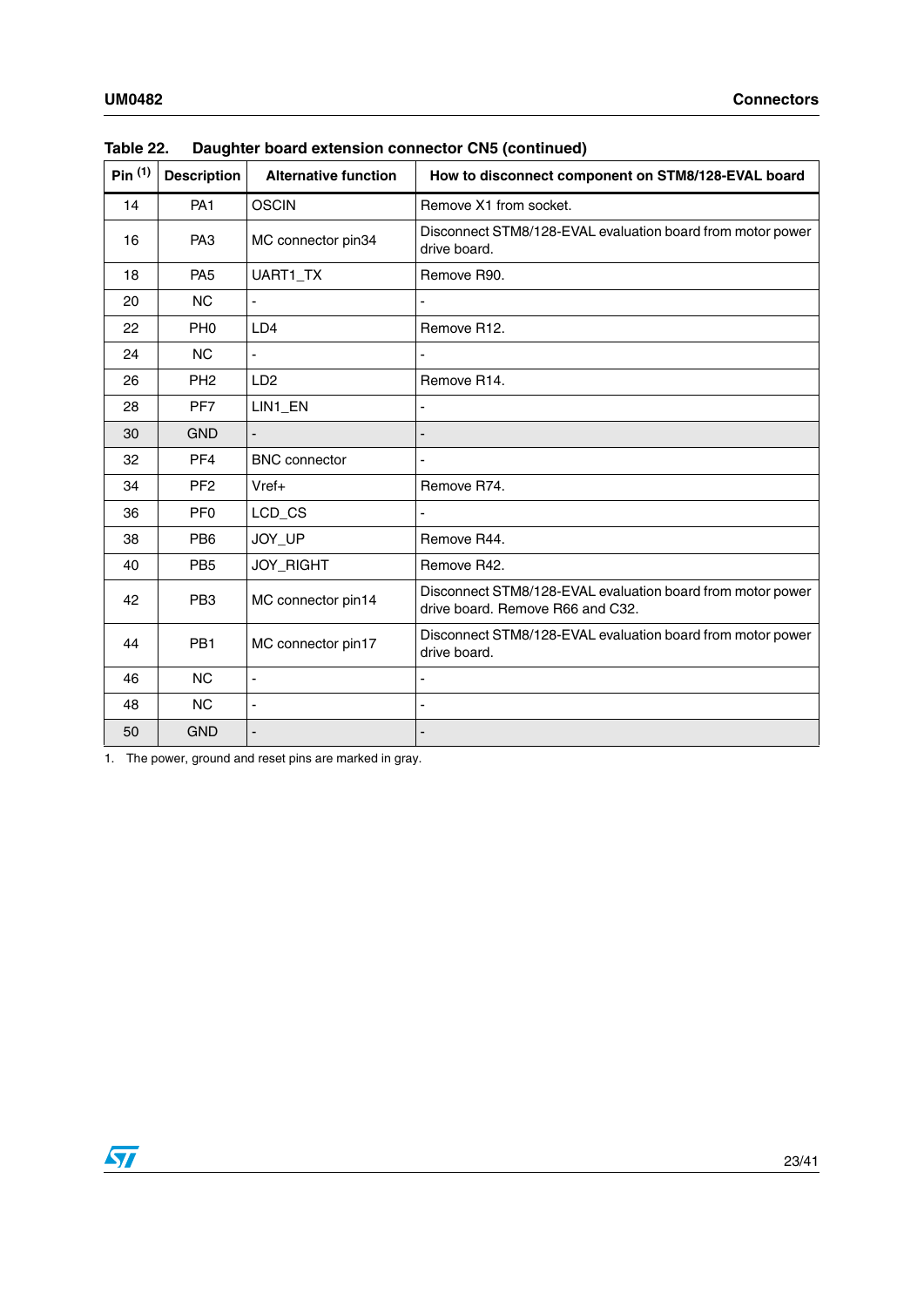# <span id="page-23-0"></span>**3 Schematics**

This section provides the design schematics for the STM8/128-EVAL board key features, to help you implement these features in your applications. Schematics are provided for:

- Microcontroller connections, see *[Figure 16](#page-24-0)*
- MCU, see *[Figure 17](#page-25-0)*
- LCD, joystick, CAN and I<sup>2</sup>C EEPROM connections, see *[Figure 18](#page-26-0)*
- Multiplexer, see *[Figure 19](#page-27-0)*
- Audio peripherals, see *[Figure 20](#page-28-0)*
- Motor control, see *[Figure 21](#page-29-0)*
- STice connector and extension connectors, see *[Figure 22](#page-30-0)*
- QST connector, see *[Figure 23](#page-31-0)*
- LIN connectors, see *[Figure 24](#page-32-0)*
- UART and IrDA connectors, see *[Figure 25](#page-33-0)*
- Smartcard connections, see *[Figure 26](#page-34-0)*
- Power supply, see **[Figure 27](#page-35-0)**

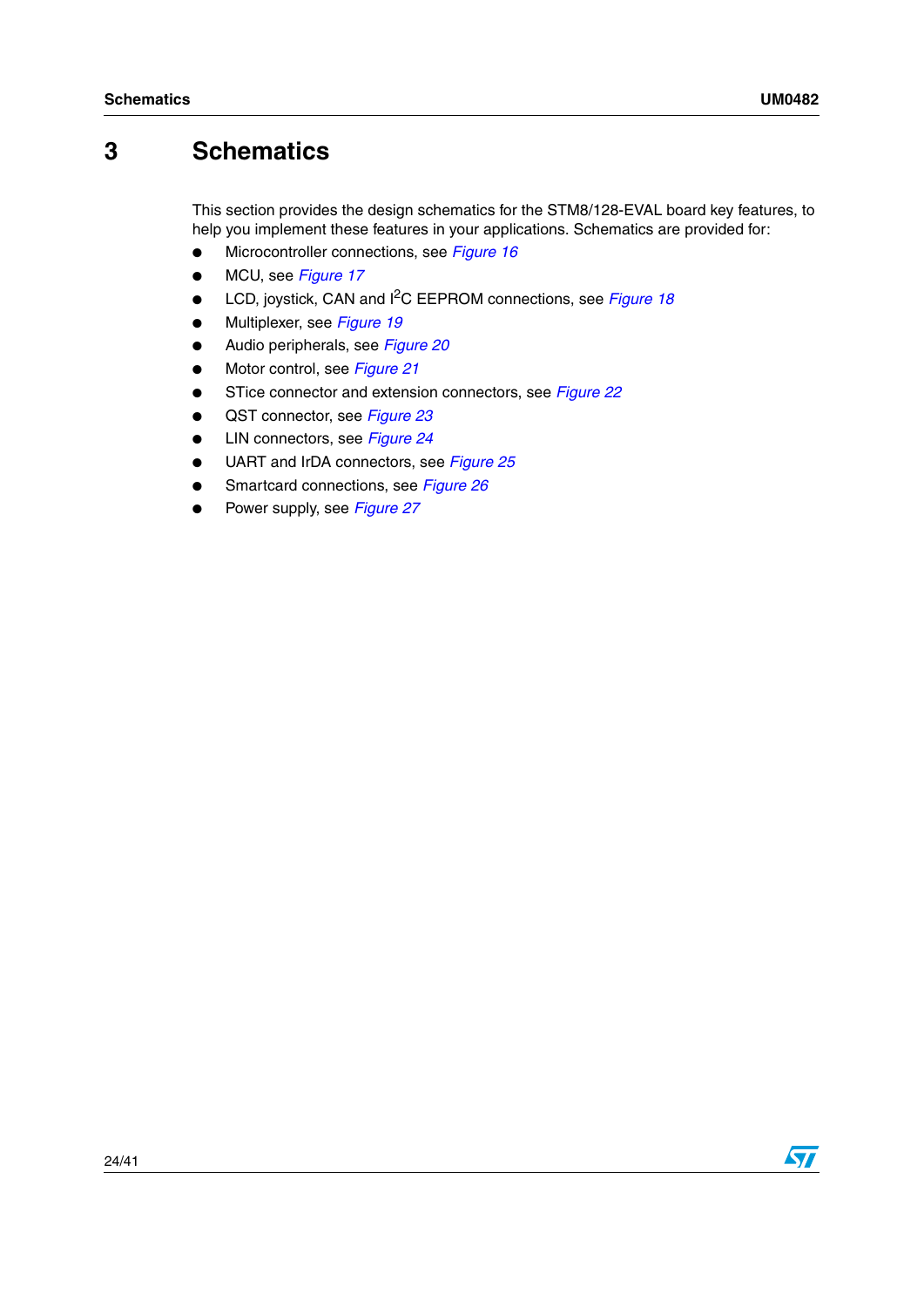

<span id="page-24-0"></span>**Figure 16. Microcontroller connections**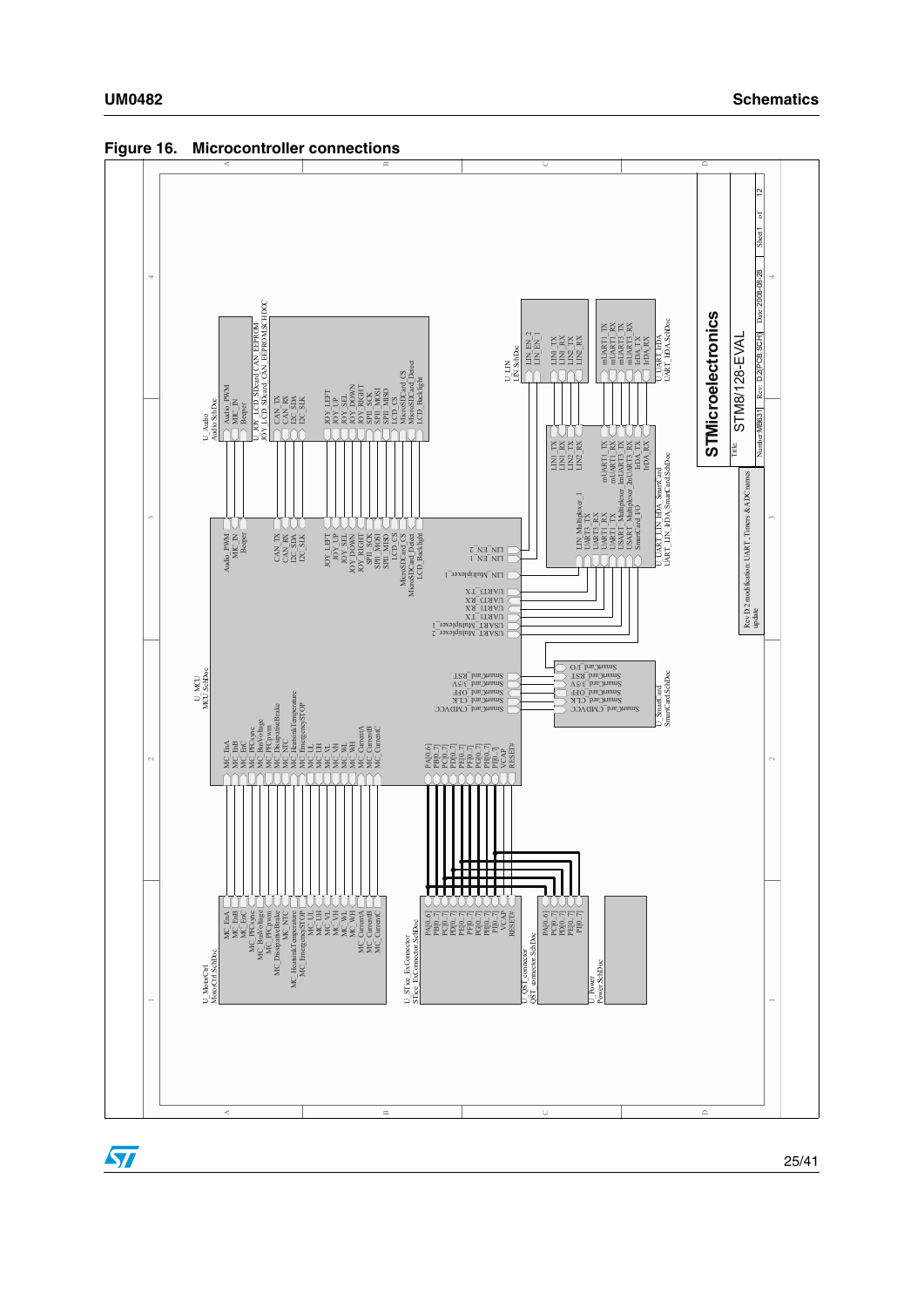<span id="page-25-0"></span>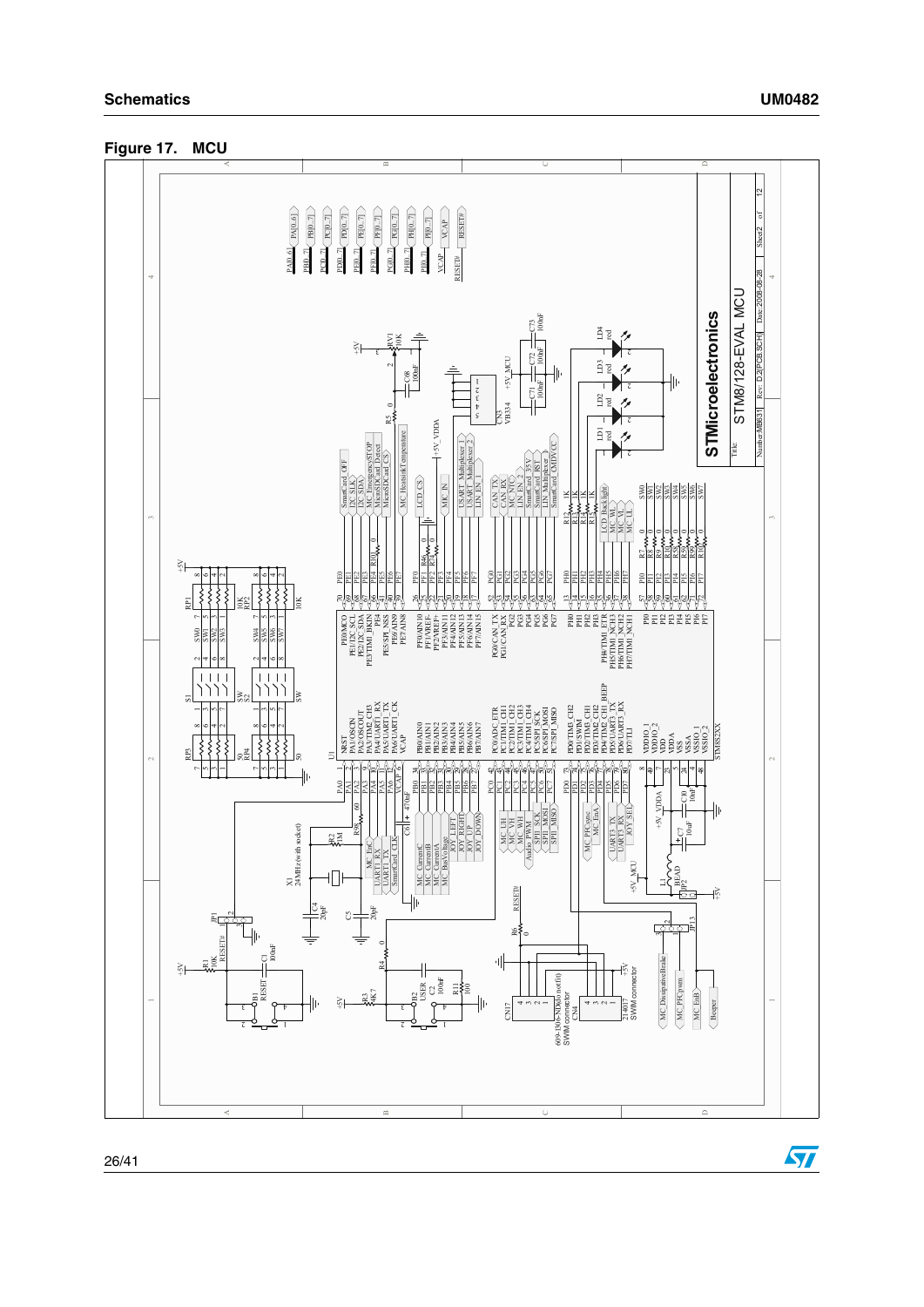

<span id="page-26-0"></span>**Figure 18. LCD, joystick, CAN and I2C EEPROM connections**

27/41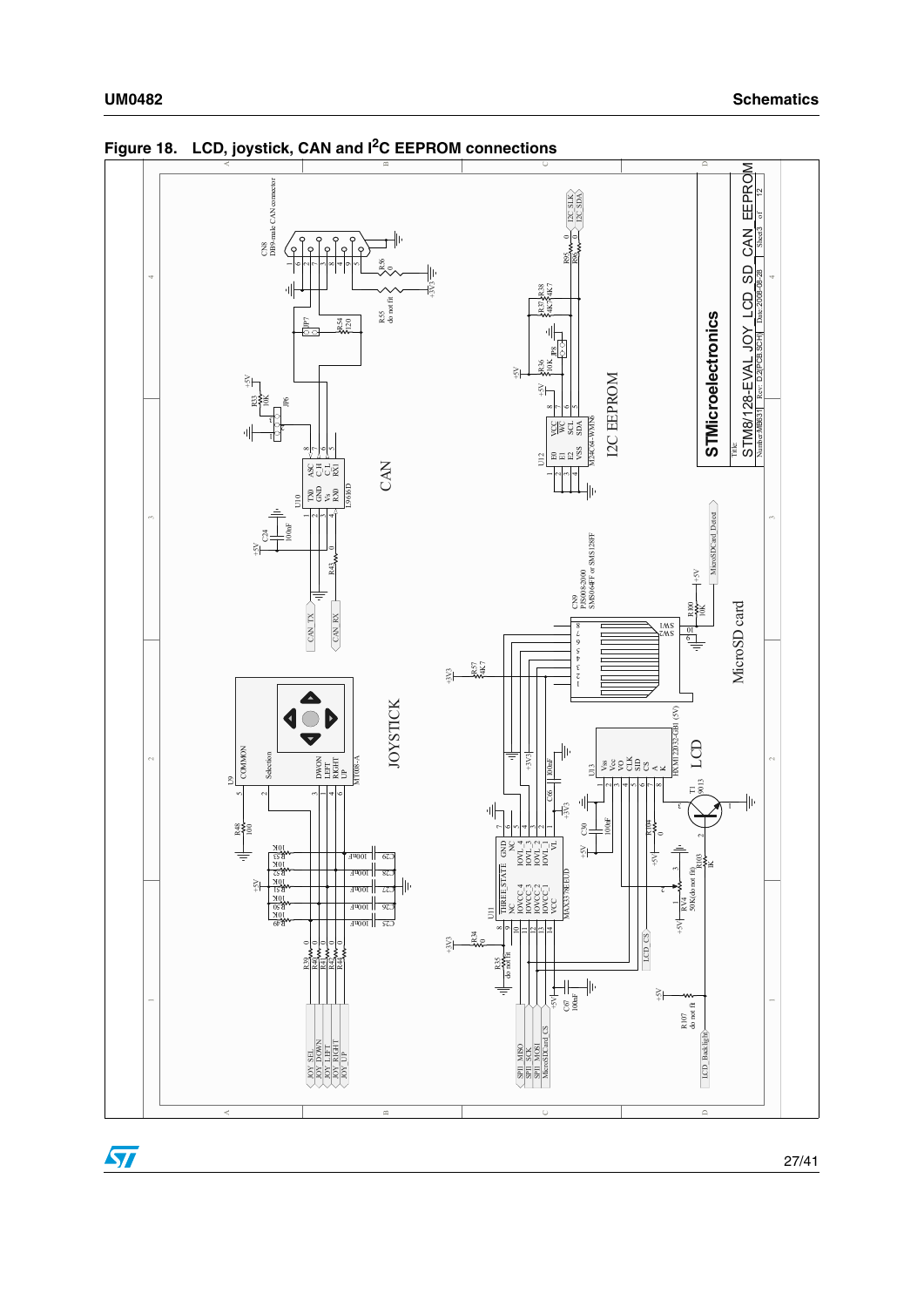

<span id="page-27-0"></span>**Figure 19. Multiplexer**

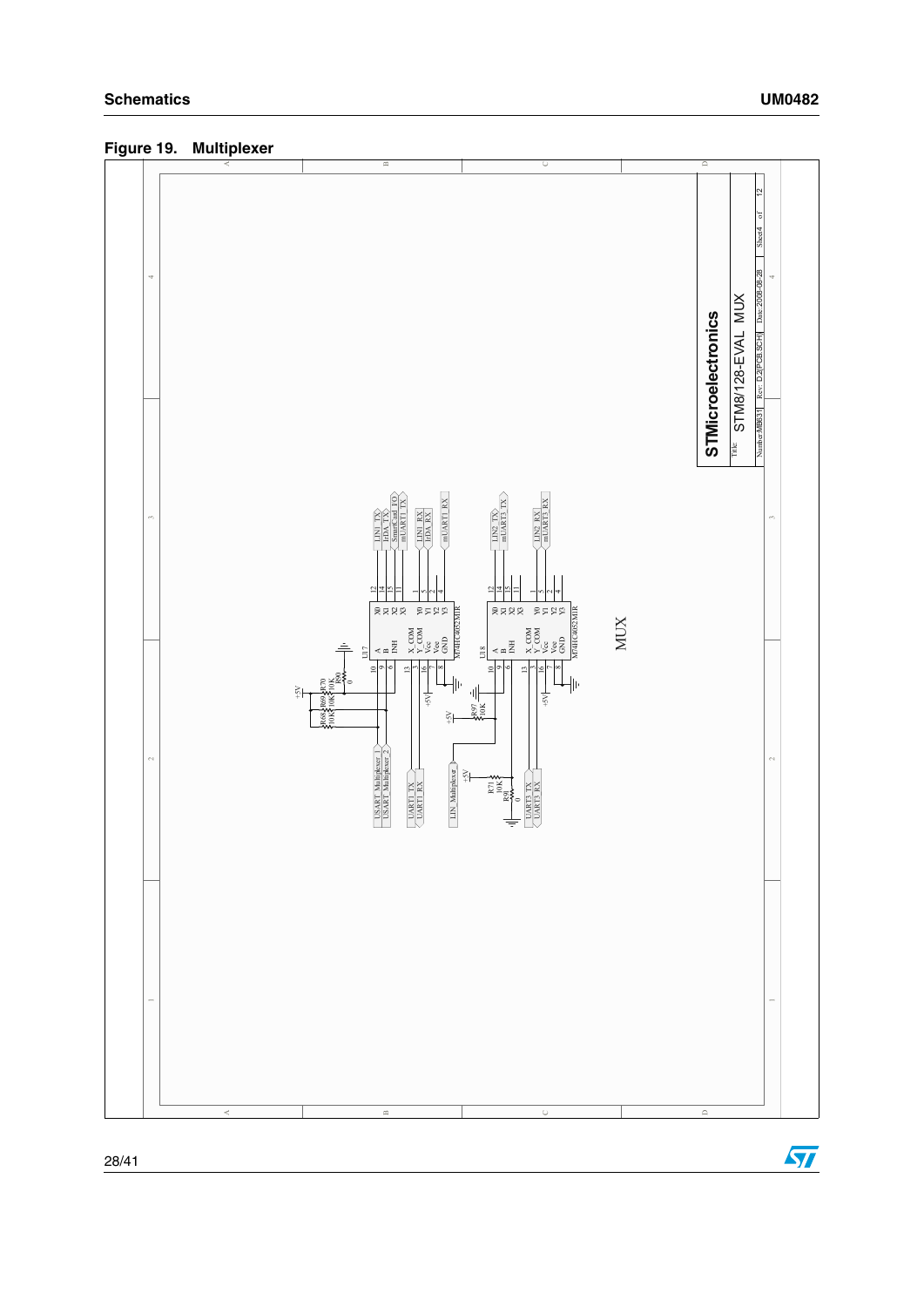<span id="page-28-0"></span>**Figure 20. Audio peripherals**

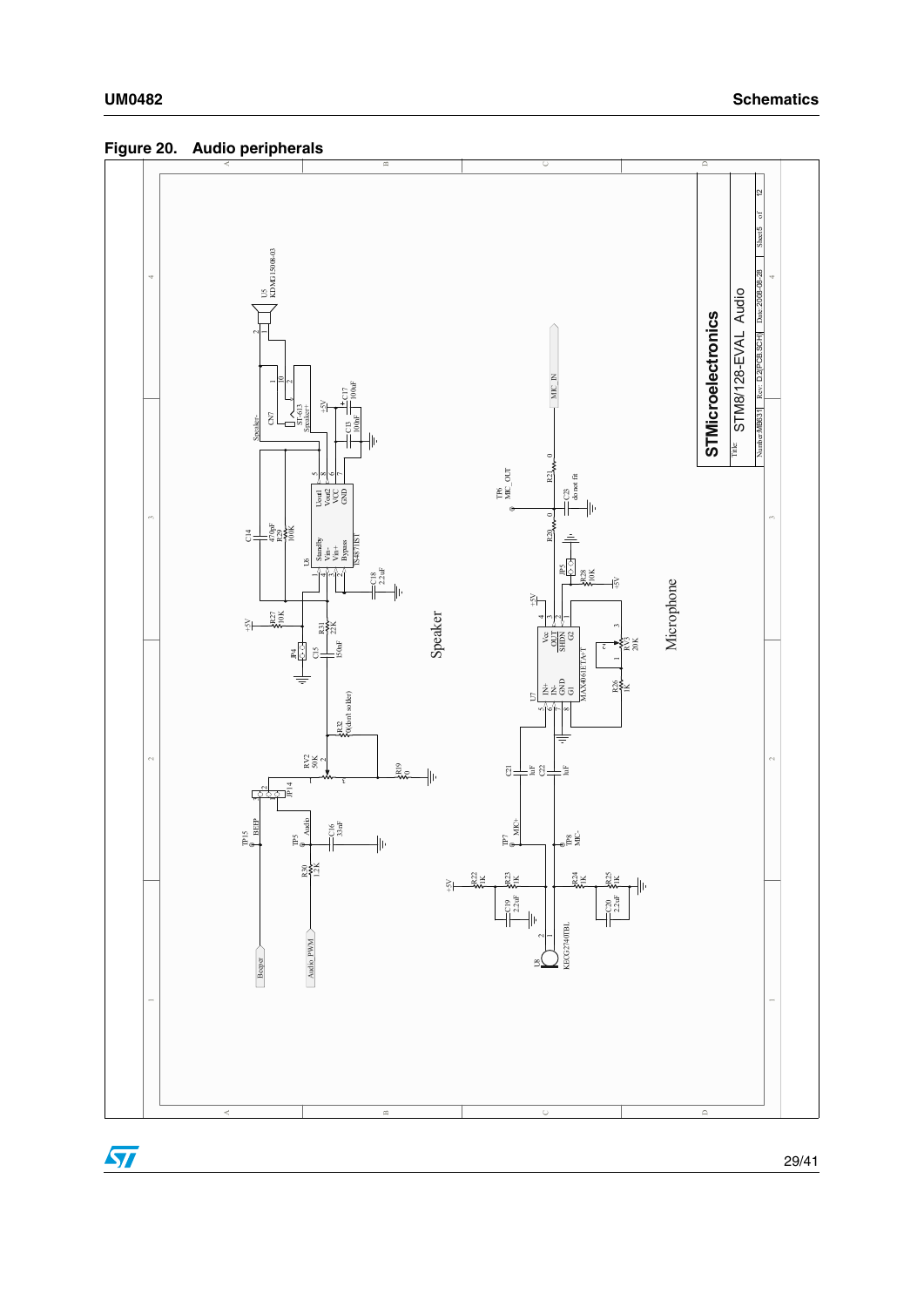<span id="page-29-0"></span>**Figure 21. Motor control**



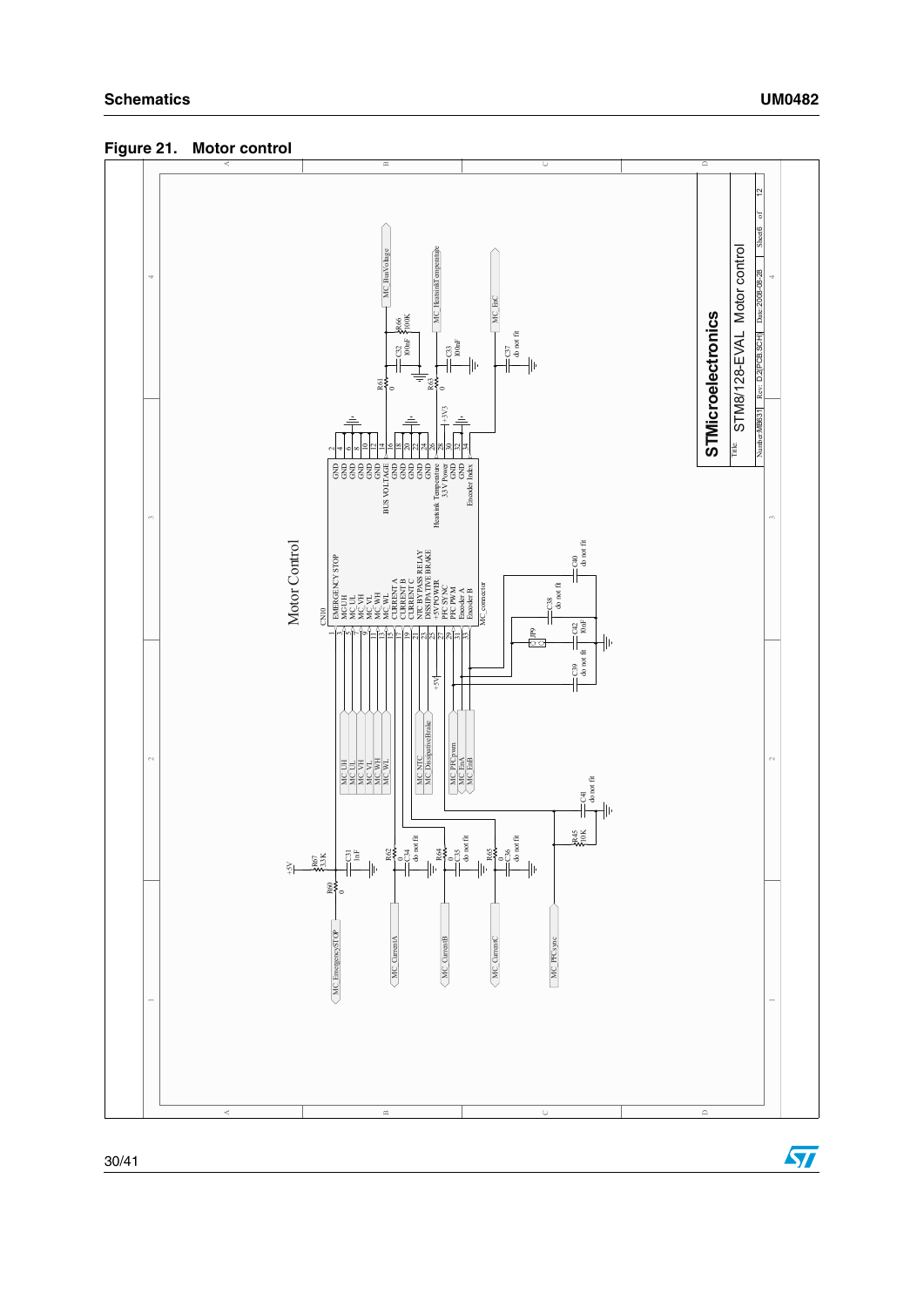

<span id="page-30-0"></span>**Figure 22. STice connector and extension connectors**



31/41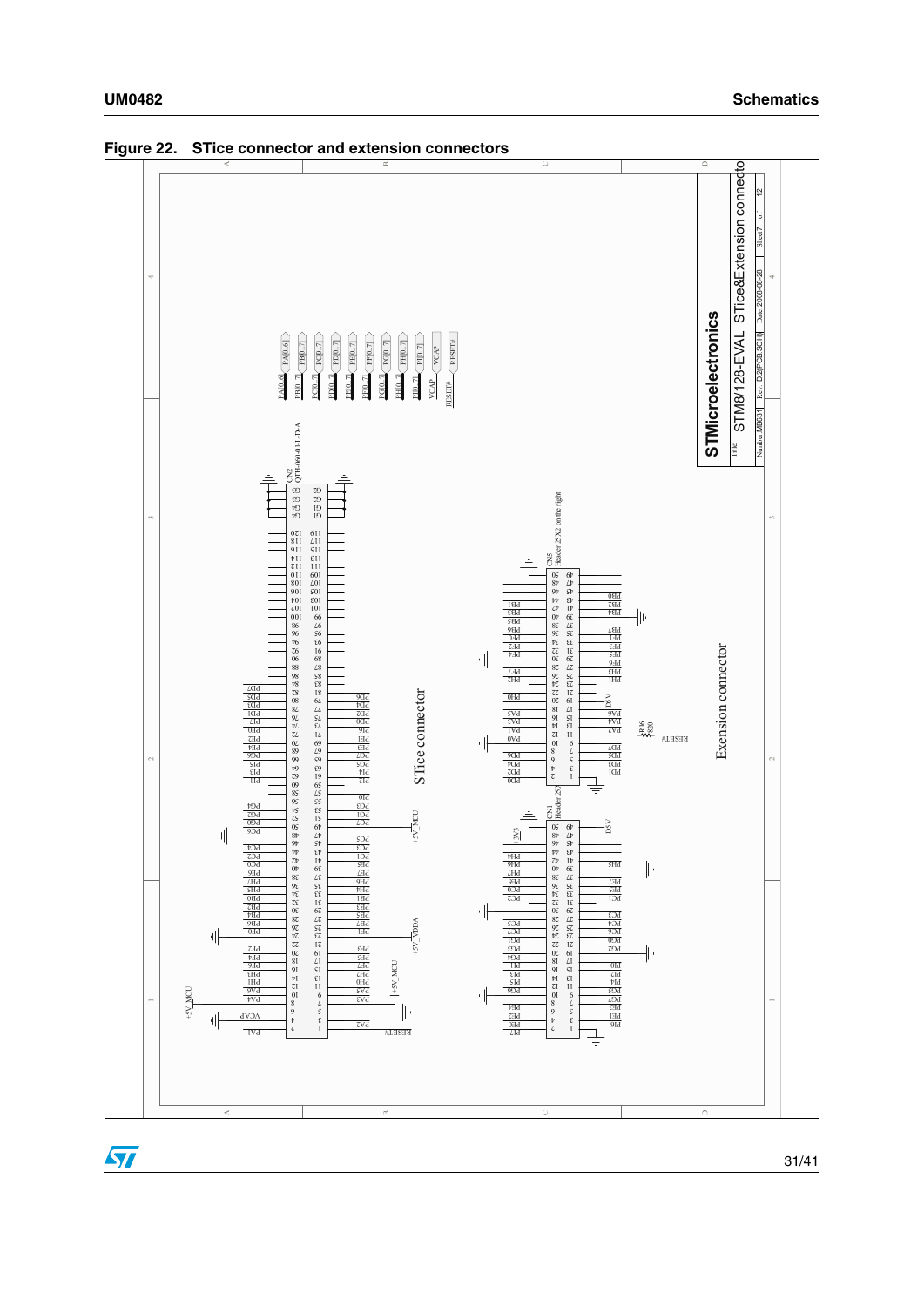<span id="page-31-0"></span>



A



D

C

B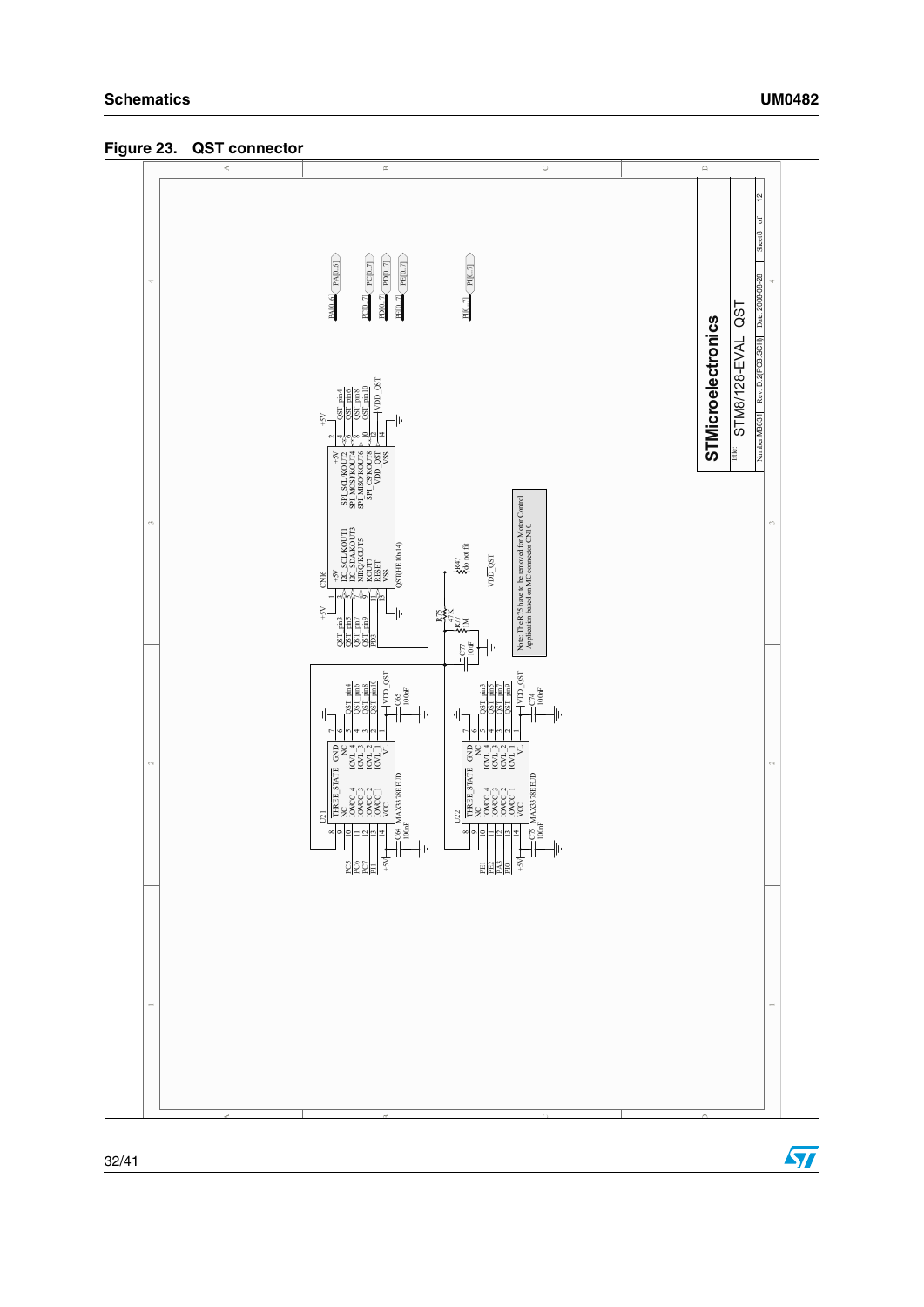<span id="page-32-0"></span>**Figure 24. LIN connectors**

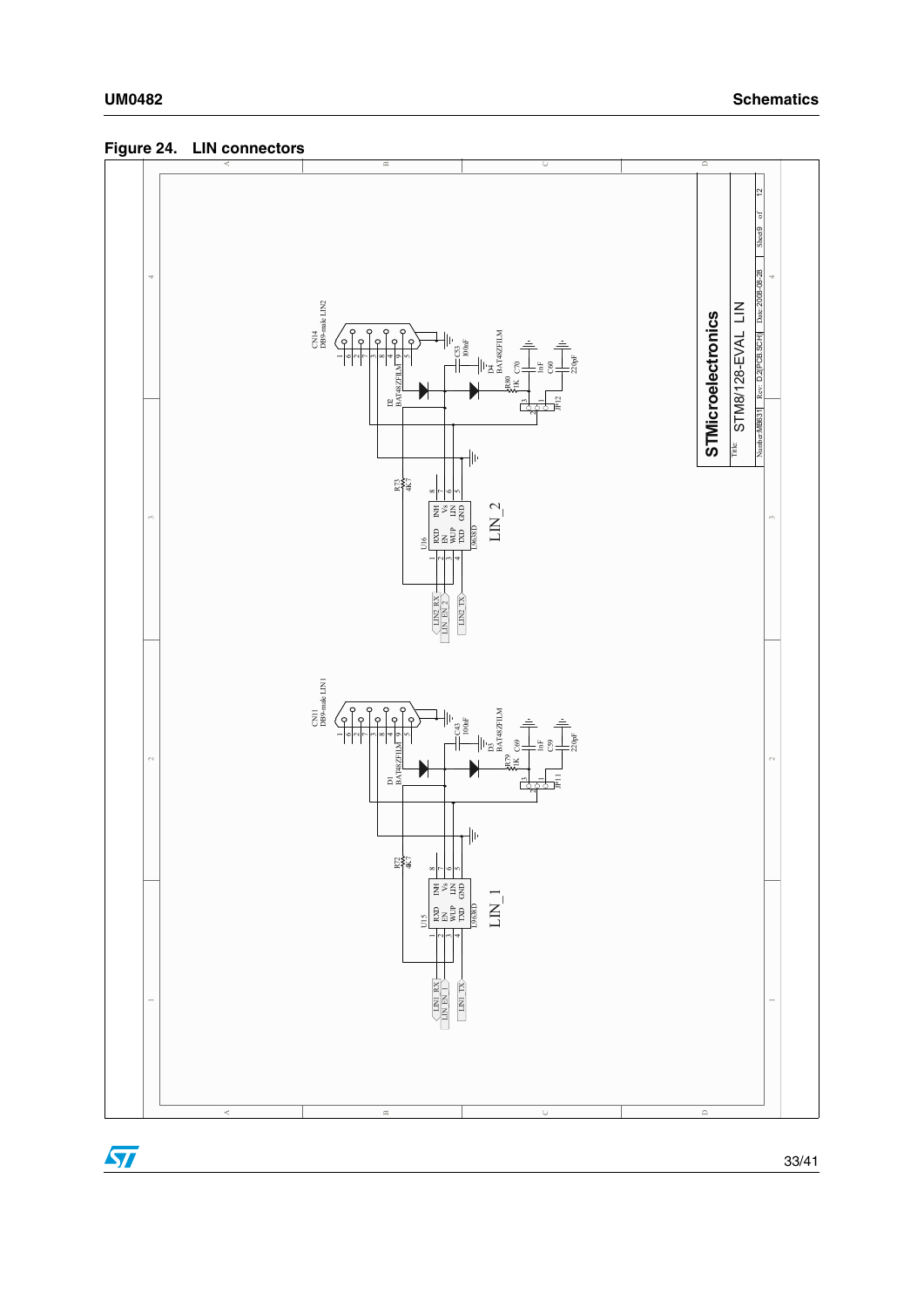<span id="page-33-0"></span>**Figure 25. UART and IrDA connectors**



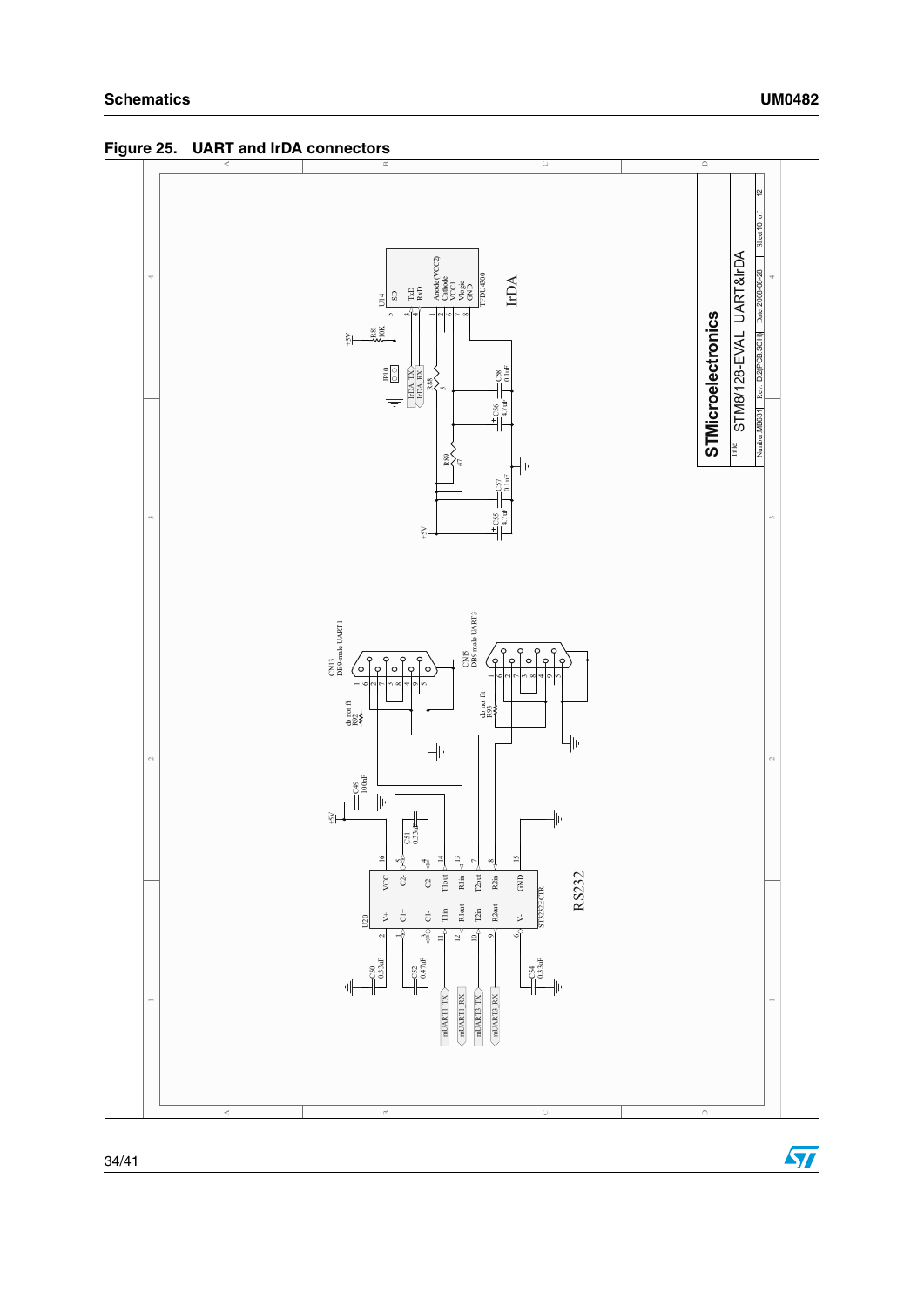<span id="page-34-0"></span>



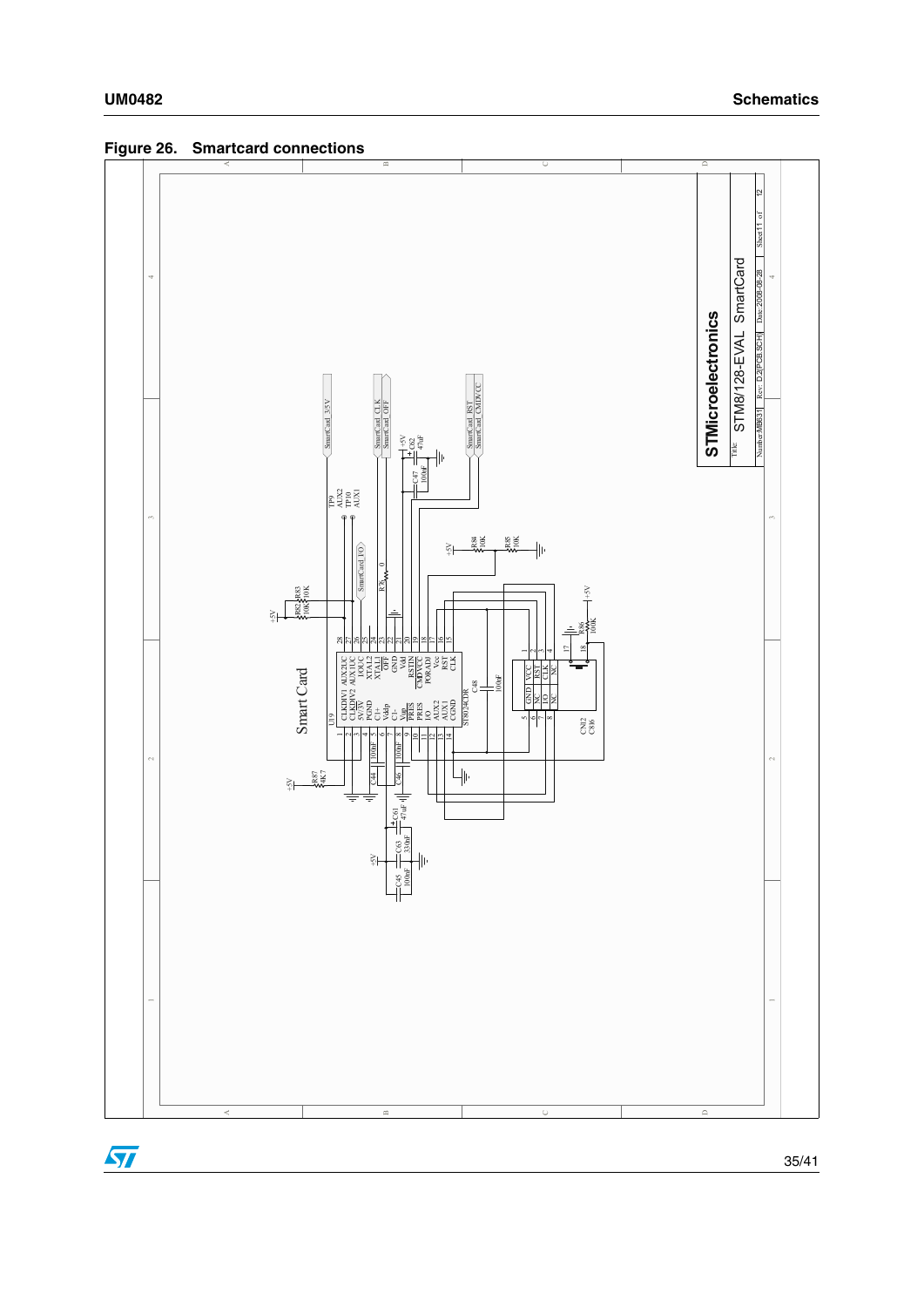<span id="page-35-0"></span>**Figure 27. Power supply**

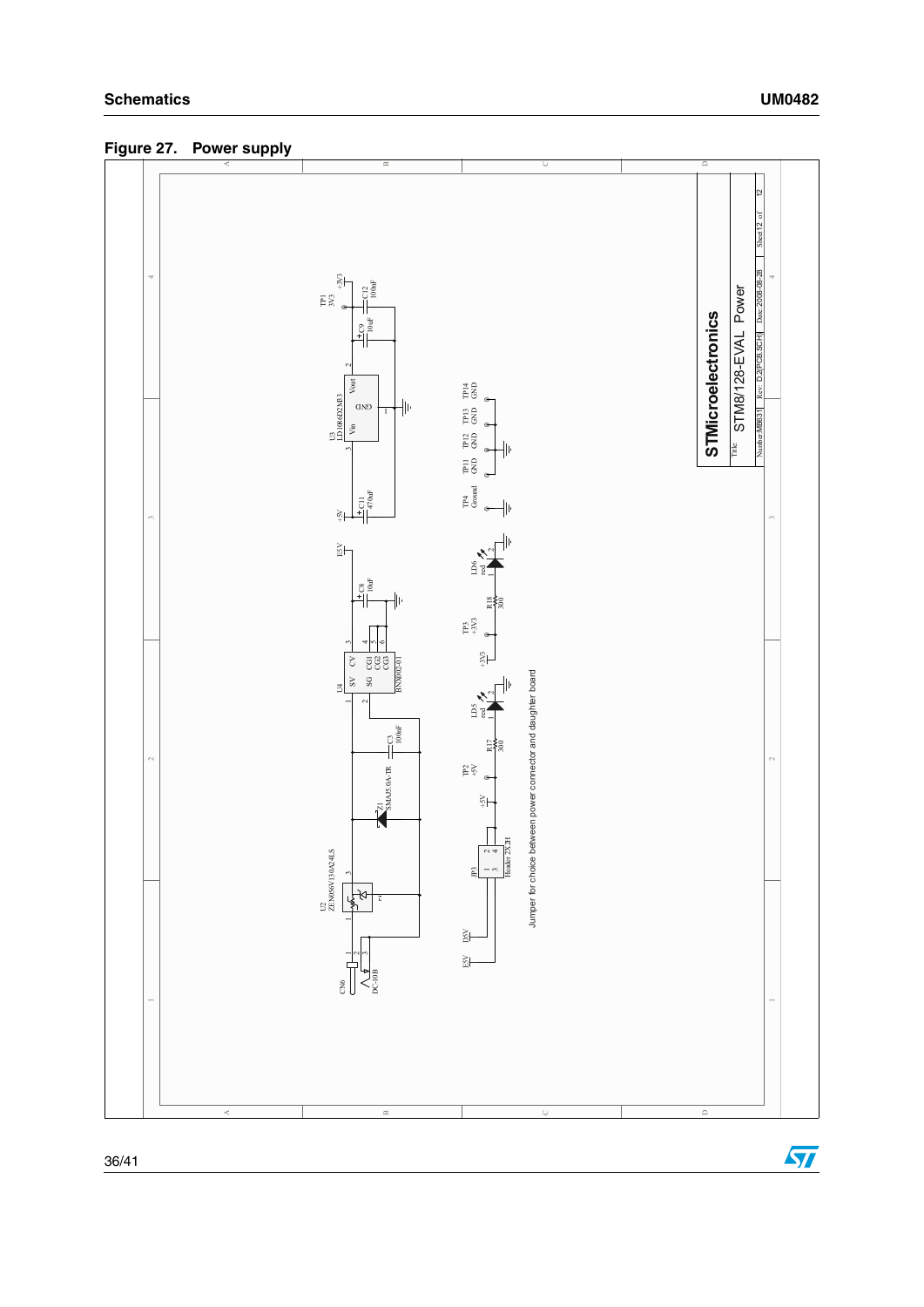# <span id="page-36-0"></span>**Appendix A STM8/128-EVAL IO assignment**

| Pin            | Pin name           | Main            | <b>Alternate function</b> | STM8/128-EVAL pin assignment        |
|----------------|--------------------|-----------------|---------------------------|-------------------------------------|
| $\mathbf{1}$   | NRST / RESET       | <b>NRST</b>     | <b>RESET</b>              | <b>RESET</b>                        |
| $\mathbf{2}$   | PA1 / OSCIN        | PA <sub>1</sub> | <b>OSCIN</b>              | <b>OSCIN</b>                        |
| 3              | PA2 / OSCOUT       | PA <sub>2</sub> | OSCOUT                    | <b>OSCOUT</b>                       |
| 4              | VSSIO / VSSIO_1    | <b>VSSIO</b>    | VSSIO_1                   | VSS_DIG                             |
| 5              | VSS / VSS          | <b>VSS</b>      | <b>VSS</b>                | VSS_IO_1                            |
| 6              | VCAP / VCAP        | <b>VCAP</b>     | <b>VCAP</b>               | <b>VCAP</b>                         |
| $\overline{7}$ | VDD / VDD          | <b>VDD</b>      | VDD                       | VDD_DIG                             |
| 8              | VDDIO / VDDIO_1    | <b>VDDIO</b>    | VDDIO_1                   | VDD_IO_1                            |
| 9              | PA3 / TIM2_CH3     | PA <sub>3</sub> | TIM2_CH3                  | MC_pin34/Measure Phase C / QST_pin7 |
| 10             | PA4 / UART1_RX     | PA4             | UART1_RX                  | UART1_RX                            |
| 11             | PA5 / UART1_TX     | PA <sub>5</sub> | UART1_TX                  | UART1_TX                            |
| 12             | PA6 / UART1_CK     | PA <sub>6</sub> | UART1_CK                  | Smartcard_CLK                       |
| 13             | PH0 / GP_IO7       | PH <sub>0</sub> | GP_IO7                    | PHO - LD4                           |
| 14             | PH1 / GP_IO8       | PH <sub>1</sub> | GP_IO8                    | PH1 - LD3                           |
| 15             | PH2 / GP_IO9       | PH <sub>2</sub> | GP_IO9                    | PH <sub>2</sub> - LD <sub>2</sub>   |
| 16             | PH3 / GP_IO10      | PH <sub>3</sub> | GP_IO10                   | PH <sub>3</sub> - LD <sub>1</sub>   |
| 17             | PF7/AIN15          | PF7             | <b>AIN15</b>              | $LIN_1$ _EN                         |
| 18             | PF6 / AIN14        | PF <sub>6</sub> | <b>AIN14</b>              | <b>USART</b> multiplexer 2          |
| 19             | PF5 / AIN13        | PF <sub>5</sub> | <b>AIN13</b>              | <b>USART</b> multiplexer 1          |
| 20             | <b>PF4 / AIN12</b> | PF4             | AIN12                     | <b>BNC Connector</b>                |
| 21             | PF3 / AIN11        | PF <sub>3</sub> | <b>AIN11</b>              | AIN11 / Mic_Out                     |
| 22             | $PF2 / VREF+$      | PF <sub>2</sub> | VREF+                     | VREF+                               |
| 23             | VDDA / VDDA        | <b>VDDA</b>     | <b>VDDA</b>               | <b>VDDA</b>                         |
| 24             | VSSA / VSSA        | <b>VSSA</b>     | <b>VSSA</b>               | <b>VSSA</b>                         |
| 25             | PF1 / VREF-        | PF <sub>1</sub> | VREF-                     | VREF-                               |
| 26             | PF0/AIN10          | PF <sub>0</sub> | <b>AIN10</b>              | LCD CS (for SPI)                    |
| 27             | PB7 / AIN7         | PB7             | AIN7                      | Joystick input down                 |
| 28             | PB6 / AIN6         | PB <sub>6</sub> | AIN6                      | Joystick input up                   |
| 29             | PB5 / AIN5         | PB <sub>5</sub> | AIN <sub>5</sub>          | Joystick input right                |
| 30             | PB4 / AIN4         | PB4             | AIN4                      | Joystick input left                 |
| 31             | PB3 / AIN3         | PB <sub>3</sub> | AIN3                      | MC_pin14/ BUS voltage               |
| 32             | PB2 / AIN2         | PB <sub>2</sub> | AIN <sub>2</sub>          | MC_pin15/ Current phase A           |

<span id="page-36-1"></span>

| Table 23. | <b>STM8/128-EVAL pin functions</b> |  |
|-----------|------------------------------------|--|
|-----------|------------------------------------|--|

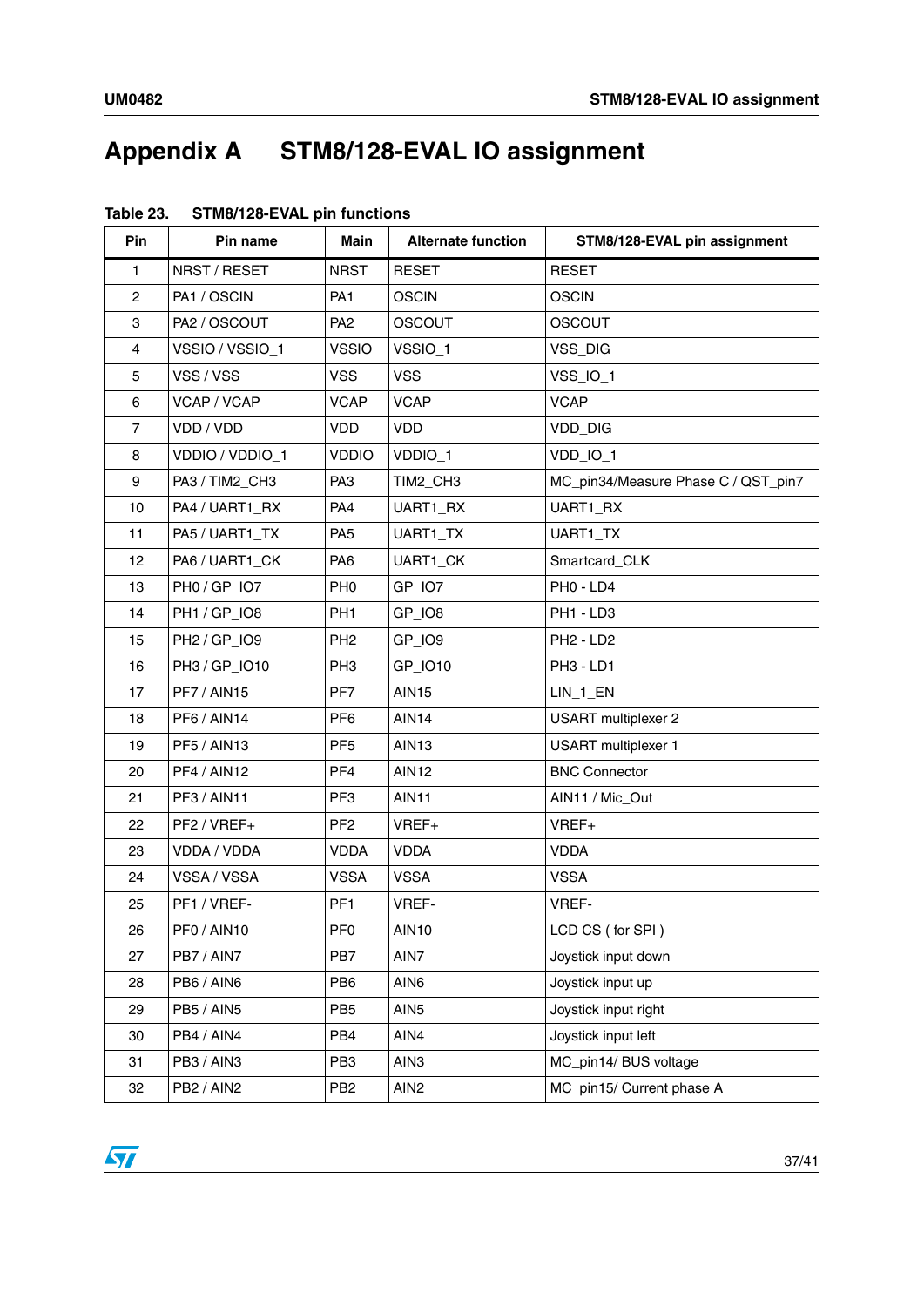| Pin | Pin name        | Main            | <b>Alternate function</b> | STM8/128-EVAL pin assignment |
|-----|-----------------|-----------------|---------------------------|------------------------------|
| 33  | PB1 / AIN1      | PB <sub>1</sub> | AIN1                      | MC_pin17/ Current phase B    |
| 34  | PB0 / AINO      | PB <sub>0</sub> | AIN <sub>0</sub>          | MC_pin19 / Current phase C   |
| 35  | PH4 / TIM1_ETR  | PH <sub>4</sub> | TIM1_ETR                  | LCD backlight control        |
| 36  | PH5 / TIM1_CH3N | PH <sub>5</sub> | TIM1_CH3N                 | MC_pin13/T1_NCH3 WL          |
| 37  | PH6 / TIM1_CH2N | PH <sub>6</sub> | TIM1_CH2N                 | MC_pin9/T1_NCH2 VL           |
| 38  | PH7 / TIM1_CH1N | PH <sub>7</sub> | TIM1_CH1N                 | MC_pin5/T1_NCH1 UL           |
| 39  | PE7 / AIN8      | PE7             | AIN <sub>8</sub>          | MC_pin26/Heatsink temp       |
| 40  | PE6 / AIN9      | PE <sub>6</sub> | AIN9                      | Potentiometer read           |
| 41  | PE5 / SPI_NSS   | PE <sub>5</sub> | SPI_NSS                   | SD Card CS (for SPI)         |
| 42  | PC0 / ADC_ETR   | PC <sub>0</sub> | ADC_ETR                   | Push_button                  |
| 43  | PC1 / TIM1_CH1  | PC <sub>1</sub> | TIM1_CH1                  | MC_pin3/T1_CH1 UH            |
| 44  | PC2 / TIM1_CH2  | PC <sub>2</sub> | TIM1_CH2                  | MC_pin7/T1_CH2 VH            |
| 45  | PC3 / TIM1_CH3  | PC <sub>3</sub> | TIM1_CH3                  | MC_pin11/T1_CH3 WH           |
| 46  | PC4 / TIM1_CH4  | PC4             | TIM1_CH4                  | PWM to speaker               |
| 47  | PC5 / SPI_SCK   | PC <sub>5</sub> | SPI_SCK                   | SPI SCK / QST_pin4           |
| 48  | VSSIO / VSSIO_2 | <b>VSSIO</b>    | VSSIO_2                   | VSS_IO                       |
| 49  | VDDIO / VDDIO_2 | <b>VDDIO</b>    | VDDIO_2                   | VDD_IO                       |
| 50  | PC6 / SPI_MOSI  | PC <sub>6</sub> | SPI_MOSI                  | SPI MOSI / QST_pin6          |
| 51  | PC7 / SPI_MISO  | PC7             | SPI_MISO                  | SPI MISO / QST_pin8          |
| 52  | PG0 / CAN_Tx    | PG <sub>0</sub> | CAN_Tx                    | CAN_Tx                       |
| 53  | PG1 / CAN_Rx    | PG <sub>1</sub> | CAN_Rx                    | CAN_Rx                       |
| 54  | PG2 / GP_IO1    | PG <sub>2</sub> | GP_IO1                    | MC_pin21/ NTC Bypass relay   |
| 55  | PG3 / GP_IO2    | PG <sub>3</sub> | GP_IO2                    | LIN_2_EN                     |
| 56  | PG4 / GP_IO3    | PG4             | GP_IO3                    | Smartcard_3/5V               |
| 57  | PI0 / GP_IO11   | PI <sub>0</sub> | GP_IO11                   | Dip-switch 0 / QST_pin9      |
| 58  | PI1 / GP_IO12   | PI <sub>1</sub> | GP_IO12                   | Dip-switch 1 / QST_pin10     |
| 59  | PI2 / GP_IO13   | P <sub>12</sub> | GP_IO13                   | Dip-switch 2                 |
| 60  | PI3 / GP_IO14   | PI3             | GP_IO14                   | Dip-switch 3                 |
| 61  | PI4 / GP_IO15   | PI <sub>4</sub> | GP_IO15                   | Dip-switch 4                 |
| 62  | PI5 / GP_IO16   | PI <sub>5</sub> | GP_IO16                   | Dip-switch 5                 |
| 63  | PG5 / GP_IO4    | PG <sub>5</sub> | GP_IO4                    | Smartcard_RST                |
| 64  | PG6 / GP_IO5    | PG <sub>6</sub> | GP_IO5                    | LIN multiplexer 1            |
| 65  | PG7 / GP_IO6    | PG7             | GP_IO6                    | SmartCard_CMDVCC             |
| 66  | PE4 / SMB_Alert | PE4             | SMB_Alert                 | MicroSDcard detect           |
| 67  | PE3 / TIM1_BKIN | PE3             | TIM1_BKIN                 | MC_pin1/T1_BRK emergency     |

**Table 23. STM8/128-EVAL pin functions (continued)**

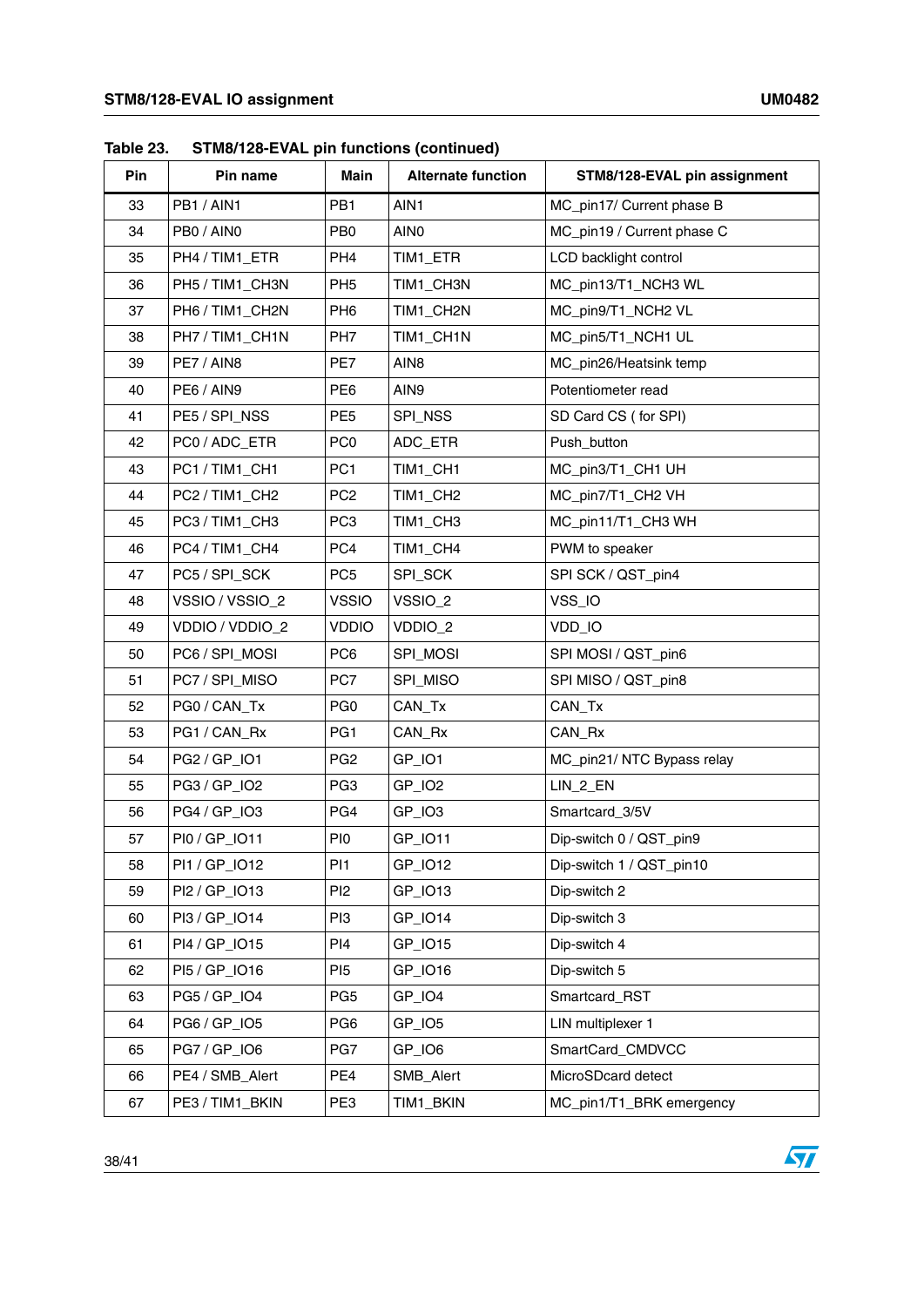| <b>Pin</b> | Pin name       | Main            | <b>Alternate function</b> | STM8/128-EVAL pin assignment                                                 |
|------------|----------------|-----------------|---------------------------|------------------------------------------------------------------------------|
| 68         | PE2 / I2C_SDA  | PE <sub>2</sub> | I2C_SDA                   | I2C_SDA / EEPROM / QST_pin5                                                  |
| 69         | PE1/I2C SCL    | PE1             | I <sub>2C</sub> SCL       | I2C_SCLK / EEPROM / QST_pin3                                                 |
| 70         | PE0 / MCO      | PE0             | <b>MCO</b>                | Smartcard OFF                                                                |
| 71         | PI6 / GP_IO17  | PI6             | GP_IO17                   | Dip-switch 6                                                                 |
| 72         | PI7 / GP_IO18  | PI7             | GP_IO18                   | Dip-switch 7                                                                 |
| 73         | PD0 / TIM3_CH2 | PD <sub>0</sub> | TIM3 CH2                  | MC_pin29/PFC_PWM, or<br>MC_pin23/ dissipative brake.<br>Selected by a jumper |
| 74         | PD1/SWIM       | PD <sub>1</sub> | <b>SWIM</b>               | <b>SWIM</b>                                                                  |
| 75         | PD2 / TIM3_CH1 | PD <sub>2</sub> | TIM3_CH1                  | MC_pin27/PFC SYNC                                                            |
| 76         | PD3 / TIM2_CH2 | PD3             | TIM2_CH2                  | MC_pin31/Measure Phase A / QST_pin11                                         |
| 77         | PD4/TIM2 CH1   | PD4             | TIM2_CH1                  | MC_pin33/Measure Phase B /BEEP                                               |
| 78         | PD5 / UART3 TX | PD <sub>5</sub> | UART3 TX                  | UART3_TX                                                                     |
| 79         | PD6 / UART3_RX | PD <sub>6</sub> | UART3_RX                  | UART3_RX                                                                     |
| 80         | PD7/TLI        | PD7             | TLI                       | Joystick input selection                                                     |

**Table 23. STM8/128-EVAL pin functions (continued)**

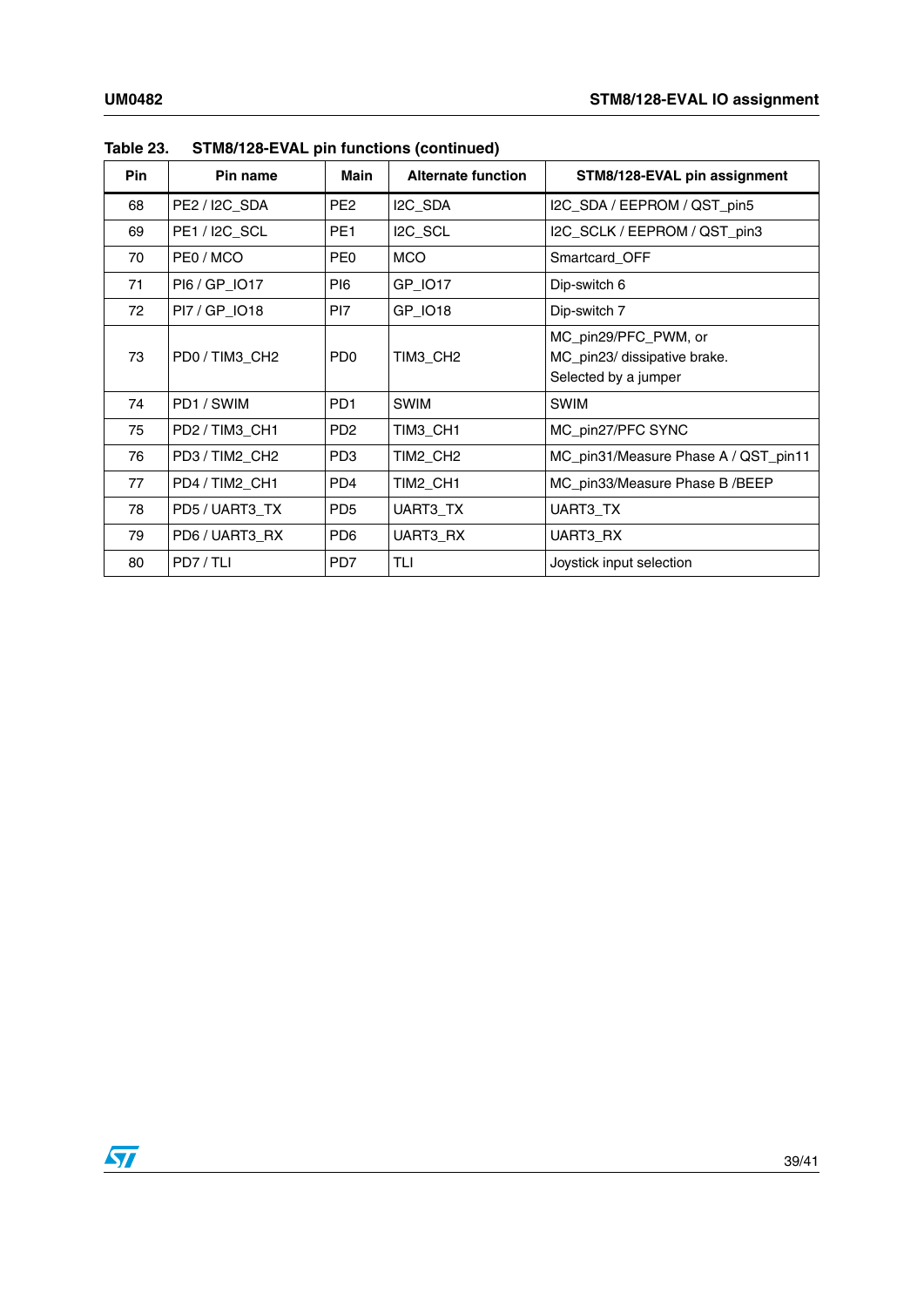# <span id="page-39-0"></span>**Revision history**

| <b>Date</b> | <b>Revision</b> | <b>Changes</b>                                                                                                                                                                                                                                                                                                                                                                                                                                                                                                                                                                                                                                                                                                                                                                                                                                                                                                                                                                                                                                                                                                                                                                                                                         |  |
|-------------|-----------------|----------------------------------------------------------------------------------------------------------------------------------------------------------------------------------------------------------------------------------------------------------------------------------------------------------------------------------------------------------------------------------------------------------------------------------------------------------------------------------------------------------------------------------------------------------------------------------------------------------------------------------------------------------------------------------------------------------------------------------------------------------------------------------------------------------------------------------------------------------------------------------------------------------------------------------------------------------------------------------------------------------------------------------------------------------------------------------------------------------------------------------------------------------------------------------------------------------------------------------------|--|
| 23-Jan-2008 | 1.              | Initial release.                                                                                                                                                                                                                                                                                                                                                                                                                                                                                                                                                                                                                                                                                                                                                                                                                                                                                                                                                                                                                                                                                                                                                                                                                       |  |
| 29-Aug-2008 | $\overline{c}$  | <i>Note 1</i> and <i>Note 2</i> added below <i>Figure 3</i> .<br>Cover page, Section 1, Section 1.12 and Section 1.13 updated.<br>Renamed USART1 and USART2, UART1 and UART3, respectively.<br>in <i>Section 1.7</i><br>Updated microcontroller pin names in Figure 16 and Figure 17.<br>TIM_CCx and TIM_NCCx renamed TIM_CHx and TIM_CHNx,<br>respectively. TIM2 CC1 BEEP renamed TIM2 CH1 BEEP.<br>PE6/AIN8 and PE7/AIN9 renamed PE6/AIN9 and PE7/AIN8,<br>respectively.<br>Replaced Figure 18, Figure 19, Figure 20, Figure 21, Figure 22,<br>Figure 23, Figure 24, Figure 25, Figure 26, and Figure 27 by<br>revisions D.2.<br>USART_RX changed to UART_RX in <i>Figure 25</i> .<br>USART TX changed to UART TX in Figure 25.<br>LINUART_RX changed to UART3_RX in Figure 17.<br>LINUART_TX changed to UART3_TX in Figure 17.<br>USART_RX changed to UART_RX in Figure 17.<br>USART TX changed to UART TX in Figure 17.<br>USART_CK changed to UART_CK in Figure 17.<br>Table 22: changed alternate function for pins 7, 8, 15, 17, and 18.<br>Table 23: changed pin name and alternate function for pins 9,<br>10,11,12,36-38,43-46, 75, 76, 77, 78,79. Modified STM8/128-EVAL<br>pin assignment for pins 10, 11, 12, 78, and 79. |  |

| Table 24. | <b>Document revision history</b> |  |
|-----------|----------------------------------|--|
|           |                                  |  |